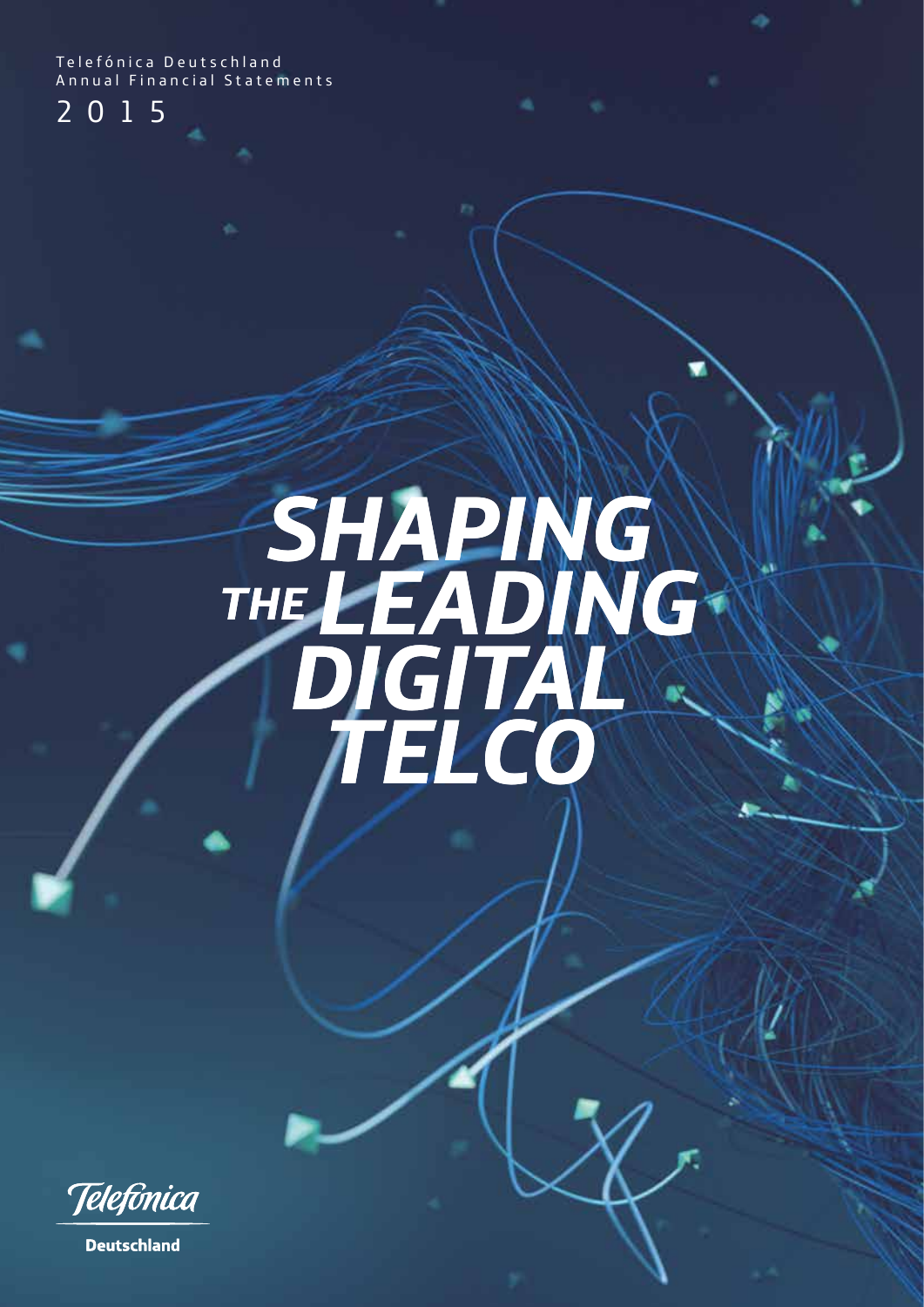## Contents\_

|                                                                                  | 8   |
|----------------------------------------------------------------------------------|-----|
| Declaration of the Statutory Representatives ___________________________________ | 22  |
|                                                                                  | -23 |
|                                                                                  | 74  |
|                                                                                  | 27  |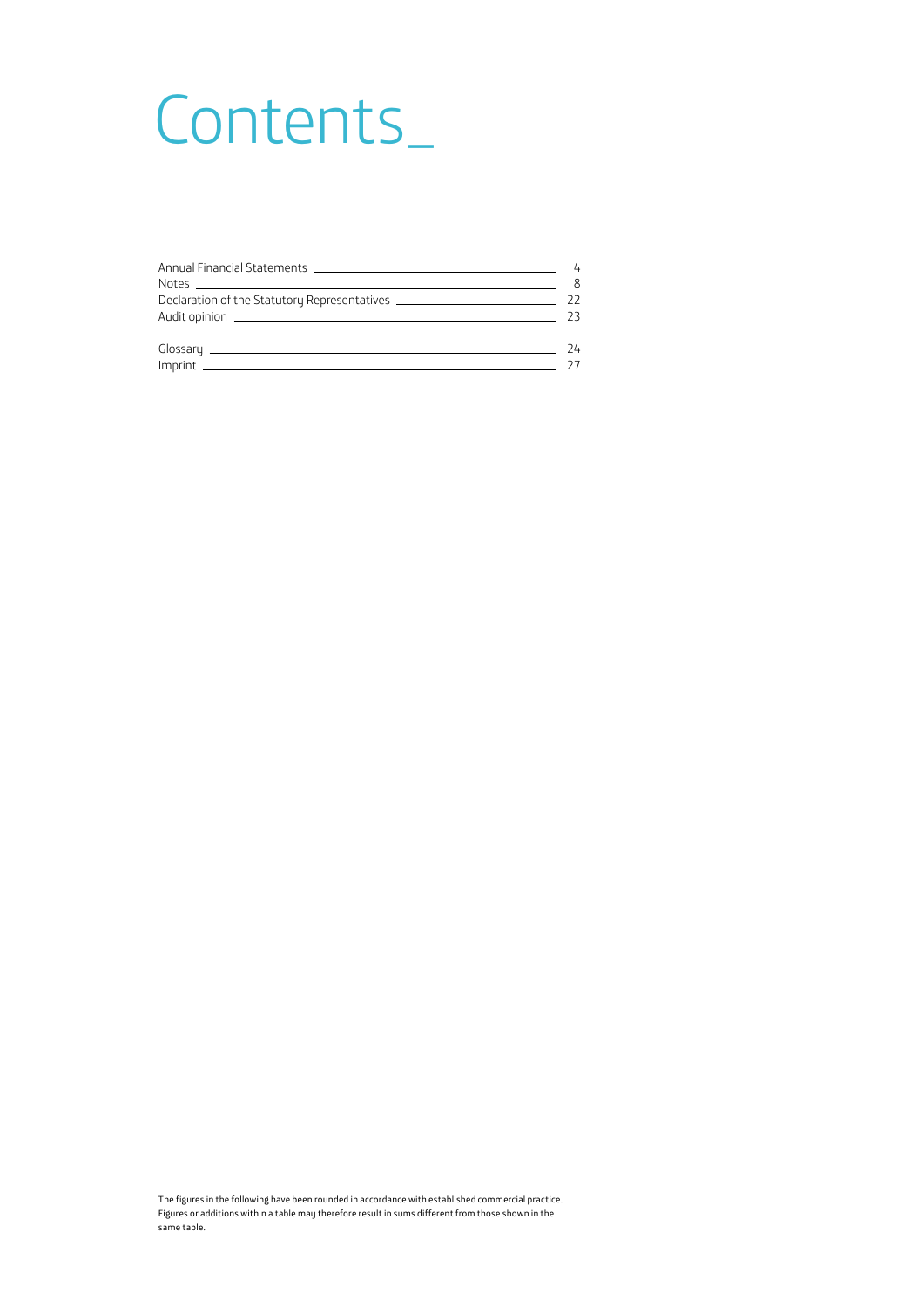# Combined Management Report\_

The Management Report of Telefónica Deutschland Holding AG has been combined with the Management Report of the Telefónica Group in accordance with Section 315 para. 3 together with Section 298 para. 3 of the German Commercial Code (Handelsgesetzbuch) and is published in the 2015 Annual Report of the Telefónica Group. The Annual Financial Statements and the Combined Management Report of Telefonica Deutschland Holding AG for the fiscal year 2015 are filed with the operator of the electronic version of the German Federal Gazette and published in the electronic version of the German Federal Gazette. The Annual Financial Statements of Telefónica Deutschland Holding AG as well as the Annual Report for the fiscal year 2015 are also available for download on the Internet at **WWW.TELEFONICA.DE/ANNUALREPORT2015**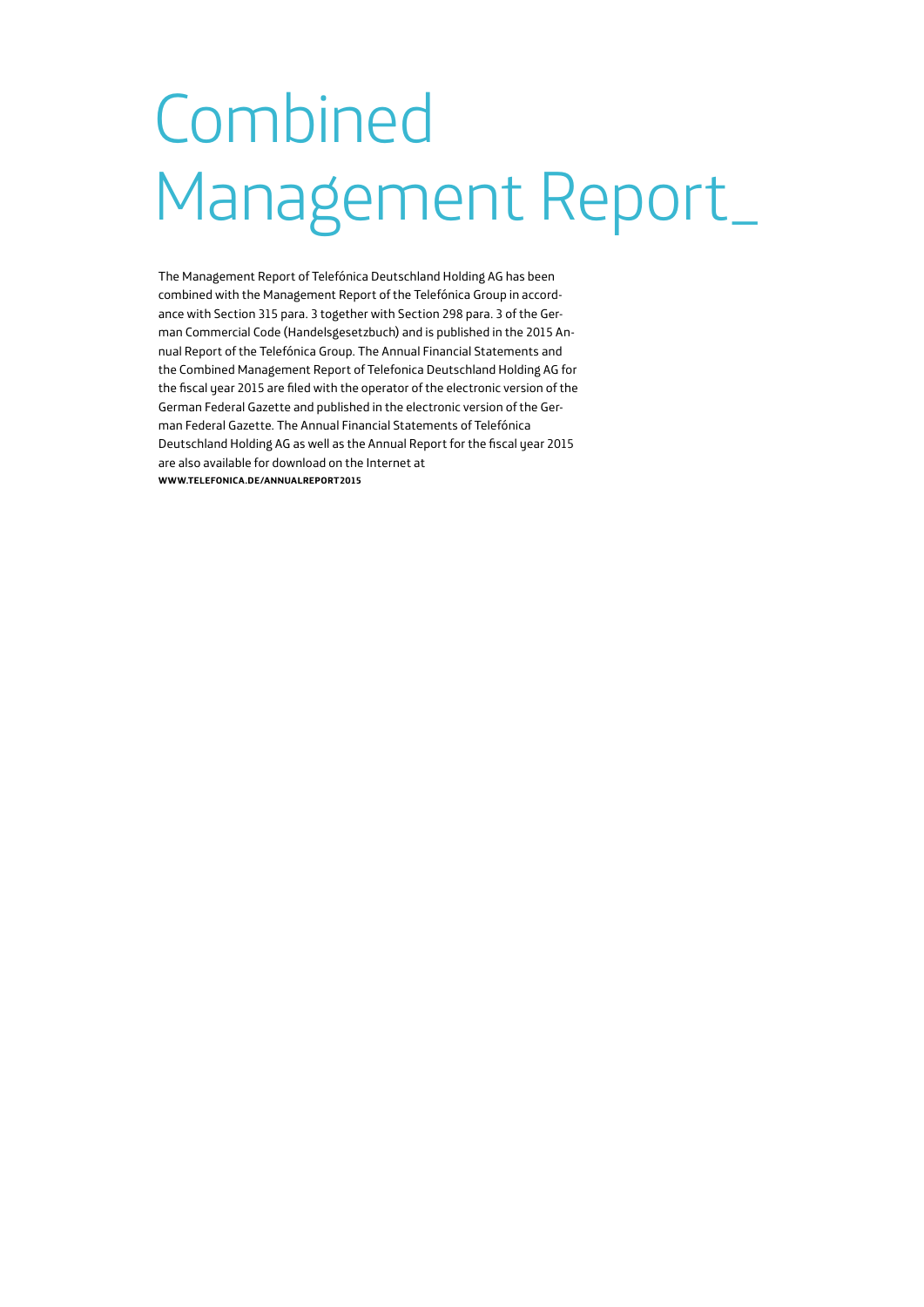<span id="page-3-0"></span>Annual Financial **Statements** for the financial year 2015\_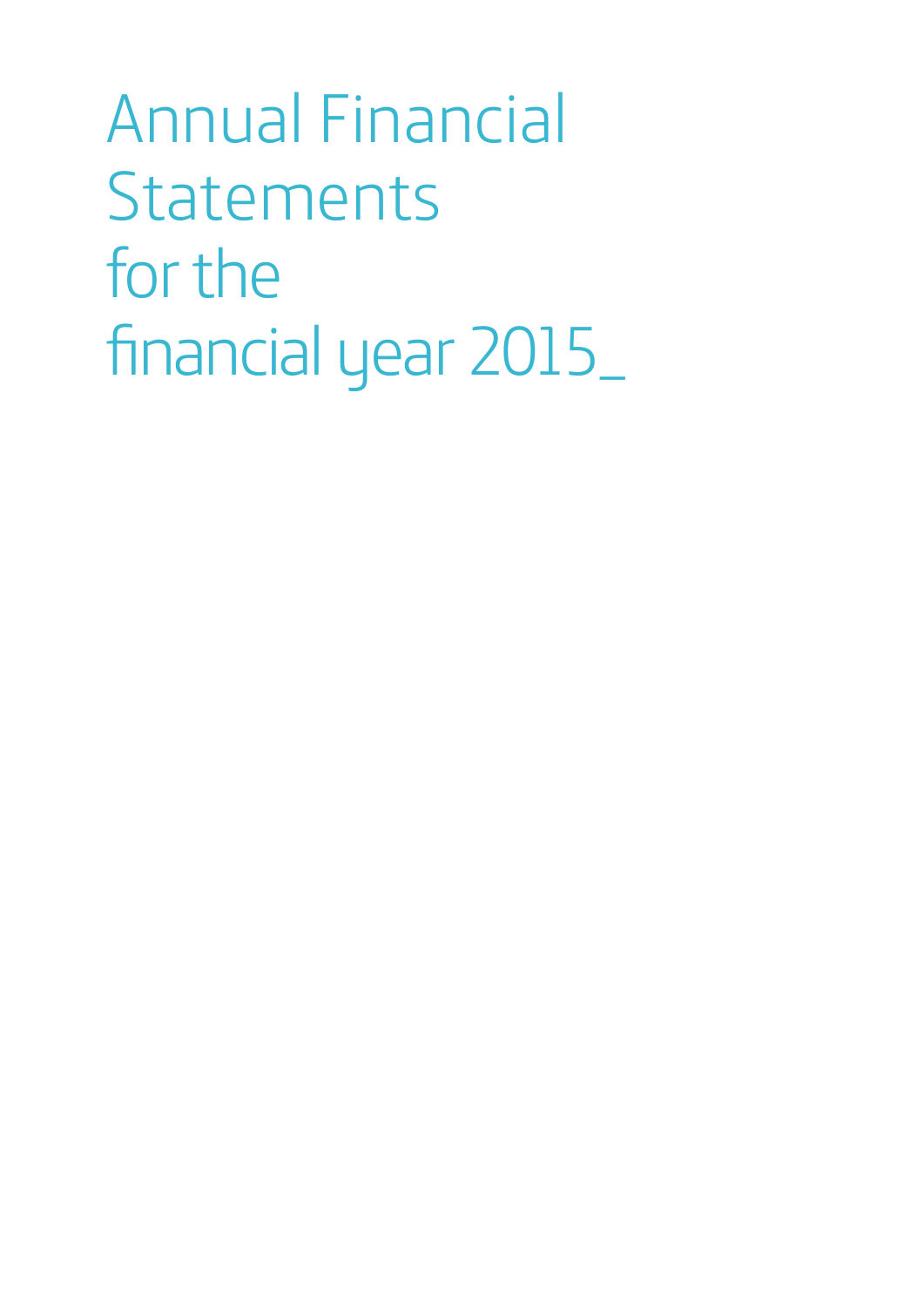### Balance Sheet\_

|                                     |                   | As of 31 December |  |  |  |
|-------------------------------------|-------------------|-------------------|--|--|--|
|                                     | 2015              | 2014              |  |  |  |
|                                     |                   |                   |  |  |  |
| Financial assets                    |                   |                   |  |  |  |
| Investments in affiliated companies | 11,437,394,316.99 | 12,151,287,515.31 |  |  |  |
|                                     | 11,437,394,316.99 | 12,151,287,515.31 |  |  |  |
| <b>Current assets</b>               |                   |                   |  |  |  |
| I. Receivables and other assets     |                   |                   |  |  |  |
| 1. Receivables from affiliates      | 140,744,038.55    | 36,900,150.60     |  |  |  |
| 2. Other assets                     | 14,832,108.81     | 2,096,134.08      |  |  |  |
|                                     | 155,576,147.36    | 38,996,284.68     |  |  |  |
| II. Cash on hand and bank balances  | 38,915.83         | 38,965.83         |  |  |  |
|                                     | 155,615,063.19    | 39,035,250.51     |  |  |  |
| <b>Accruals and deferrals</b>       | 64,497.05         | 0.00              |  |  |  |
|                                     | 11,593,073,877.23 | 12,190,322,765.82 |  |  |  |

|    |                                                                       |                   | As of 31 December |
|----|-----------------------------------------------------------------------|-------------------|-------------------|
|    | Equity and Liabilities (in EUR)                                       | 2015              | 2014              |
| A) | Equity                                                                |                   |                   |
|    | I. Subscribed capital                                                 | 2,974,554,993.00  | 2,974,554,993.00  |
|    | II. Additional paid-in capital                                        | 4,832,539,244.82  | 4,832,539,244.82  |
|    | III. Revenue reserves                                                 | 14,083.91         | 14,083.91         |
|    | Legal reserve                                                         | 14.083.91         | 14.083.91         |
|    | IV. Net retained earnings                                             | 3,778,773,351.98  | 4,363,004,544.80  |
|    |                                                                       | 11,585,881,673.71 | 12,170,112,866.53 |
| B) | <b>Provisions</b>                                                     |                   |                   |
|    | 1. Pension obligations                                                | 1,898,446.00      | 2,083,192.00      |
|    | 2. Other provisions                                                   | 4,781,661.32      | 8,748,266.29      |
|    |                                                                       | 6,680,107.32      | 10,831,458.29     |
| C) | <b>Liabilities</b>                                                    |                   |                   |
|    | 1. Trade payables                                                     | 5,774.58          | 2,589,971.22      |
|    | 2. Liabilities to affiliates                                          | 20,787.65         | 6,368,374.28      |
|    | 3. Other liabilities                                                  | 485,533.97        | 420,095.50        |
|    | - thereof from taxes EUR 414,958.09 (previous year: EUR 402,738.90) - |                   |                   |
|    |                                                                       | 512,096.20        | 9,378,441.00      |
|    | <b>Total Equity and Liabilities</b>                                   | 11,593,073,877.23 | 12,190,322,765.82 |
|    |                                                                       |                   |                   |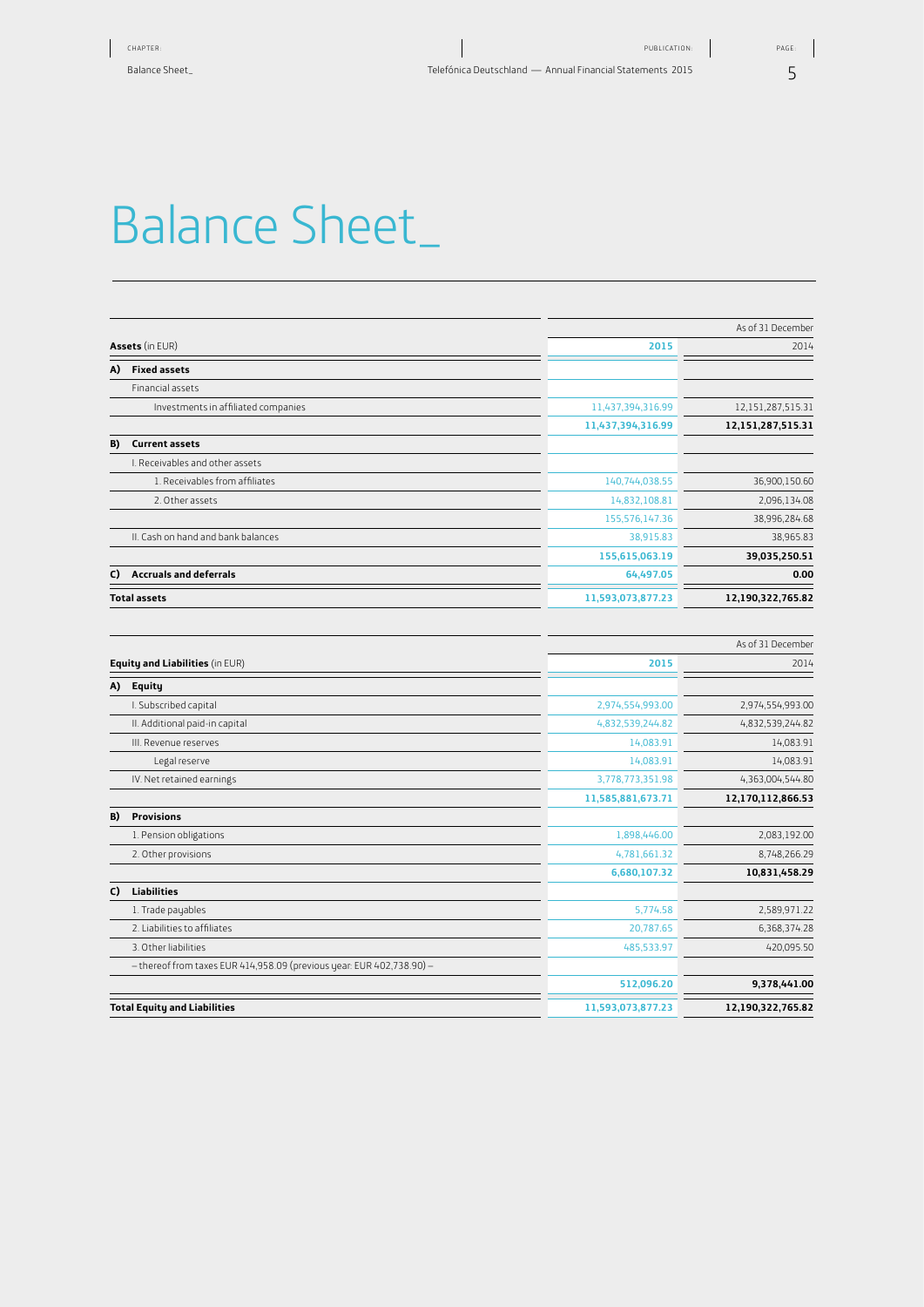|                                                                                  | 1 January to 31 December |                    |  |
|----------------------------------------------------------------------------------|--------------------------|--------------------|--|
| $($ In EUR $)$                                                                   | 2015                     | 2014               |  |
| 1. Revenues                                                                      | 10,282,308.01            | 9,422,355.34       |  |
| 2. Other operating income                                                        | 134,200,946.28           | 788,212,903.62     |  |
| 3. Personnel expenses                                                            | (5,022,925.13)           | (6,203,945.99)     |  |
| a) Salaries                                                                      | (4,937,833.68)           | (6, 193, 968.92)   |  |
| b) Social security contributions and pension expenses                            | (85.091.45)              | (9,977.07)         |  |
| - thereof pension expenses: EUR 80,000.00 (previous year: EUR 0.00) -            |                          |                    |  |
| 4. Other operating expenses                                                      | (10, 139, 174.23)        | (44, 158, 299.10)  |  |
| 5. Other interest and similar income                                             | 366,178.62               | 52.026.63          |  |
| - thereof from affiliated companies: EUR 421,42 (previous year: EUR 33,075.75) - |                          |                    |  |
| 6. Interest and similar expenses                                                 | (25,328.05)              | 0.00               |  |
|                                                                                  | 340,850.57               | 52,026.63          |  |
| 7. Income from ordinary business activities                                      | 129,662,005.50           | 747,325,040.50     |  |
| 8. Income taxes                                                                  | 0.00                     | (3,235.99)         |  |
| 9. Profit/Loss for the year                                                      | 129,662,005.50           | 747,321,804.51     |  |
| Net retained earnings of the previous year                                       | 4,363,004,544.80         | 4,140,647,078.29   |  |
| Dividend payments                                                                | (713,893,198.32)         | (524, 964, 338.00) |  |
| 10. Profit carryforward                                                          | 3,649,111,346.48         | 3,615,682,740.29   |  |
| 11. Net retained earnings                                                        | 3,778,773,351.98         | 4,363,004,544.80   |  |

6 PAGE:

 $\overline{\phantom{a}}$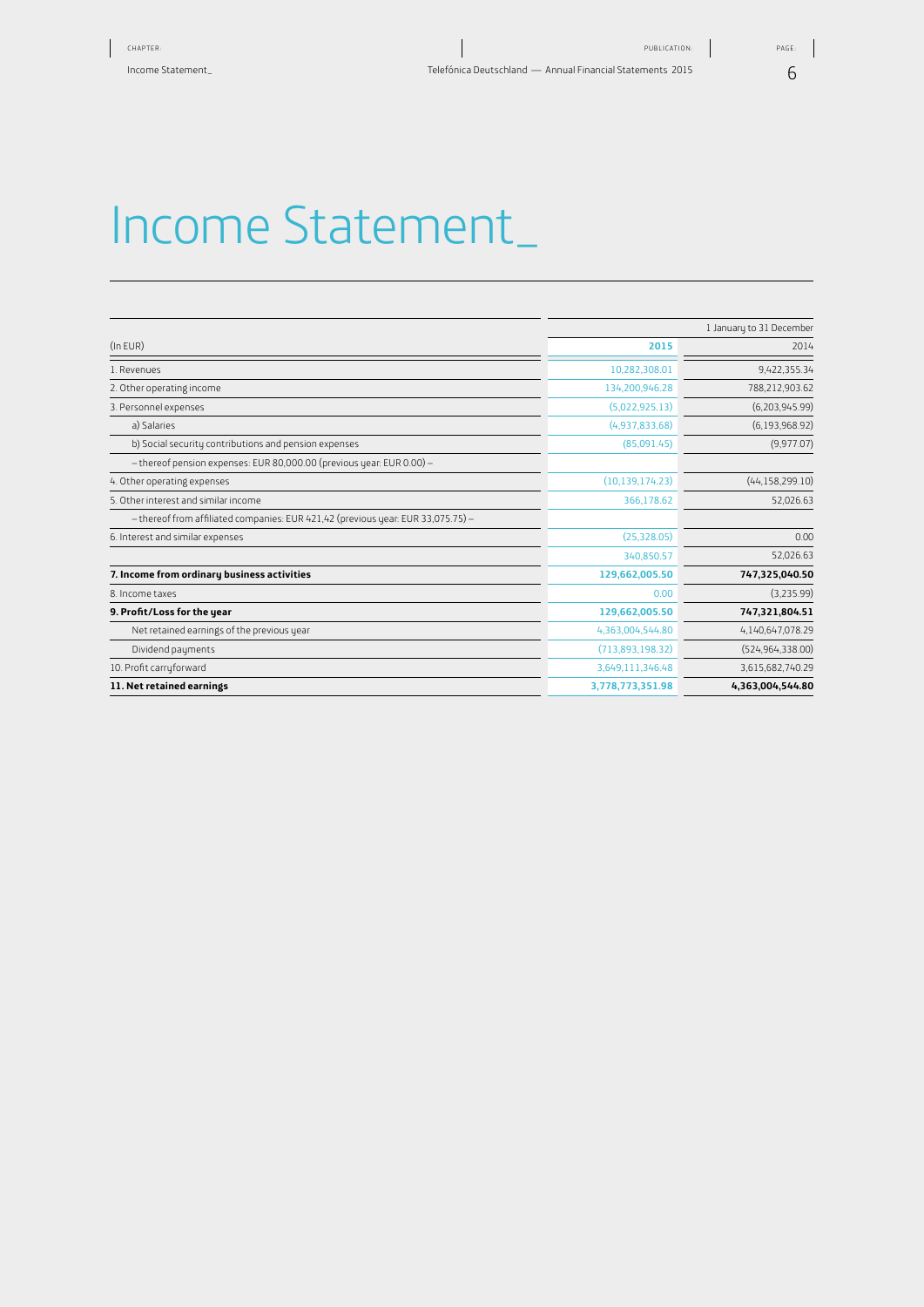### Statement of Changes in Fixed Assets 2015\_

|                   |           |                  | Historical costs  |
|-------------------|-----------|------------------|-------------------|
| 1 January 2015    | Additions | <b>Disposals</b> | 31 December 2015  |
|                   |           |                  |                   |
| 12,151,287,515.31 | 0.00      | 713.893.198.32   | 11,437,394,316.99 |
| 12,151,287,515.31 | 0.00      | 713,893,198.32   | 11,437,394,316.99 |
|                   |           |                  |                   |

|                                     | Accumulated depreciation |           |                  |                  |
|-------------------------------------|--------------------------|-----------|------------------|------------------|
| (In EUR)                            | 1 January 2015           | Additions | <b>Disposals</b> | 31 December 2015 |
| <b>Financial assets</b>             |                          |           |                  |                  |
| Investments in affiliated companies | 0.00                     | 0.00      | 0.00             | 0.00             |
|                                     | 0.00                     | 0.00      | 0.00             | 0.00             |

|                                     |                   | Book value                          |
|-------------------------------------|-------------------|-------------------------------------|
| (ln EUR)                            | 31 December 2015  | 31 December 2014                    |
| <b>Financial assets</b>             |                   |                                     |
| Investments in affiliated companies | 11.437.394.316.99 | 12,151,287,515.31                   |
|                                     |                   | 11,437,394,316.99 12,151,287,515.31 |
|                                     |                   |                                     |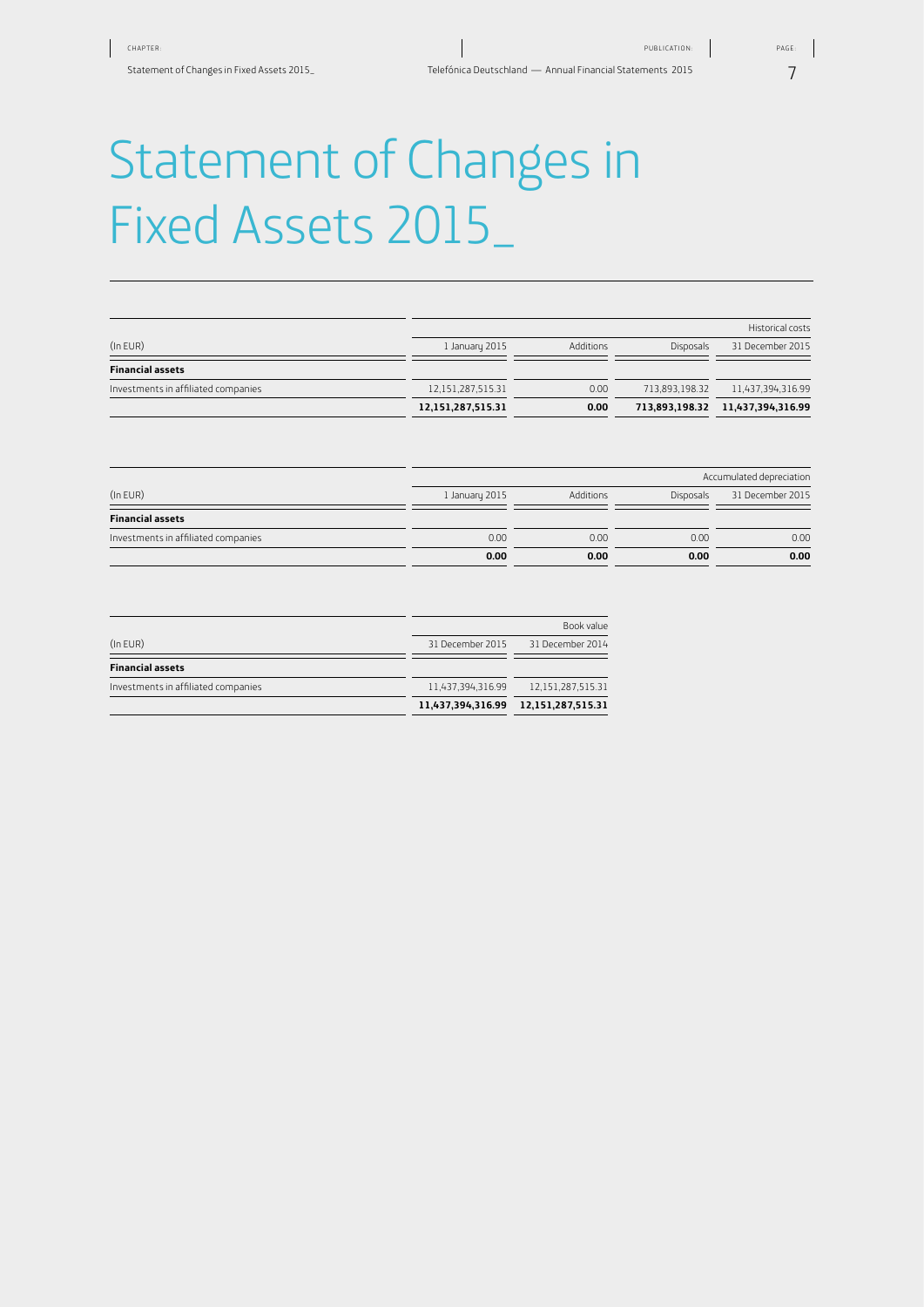## <span id="page-7-0"></span>Notes\_ for the financial year 2015

#### $\vert$  1.

#### General Information on the Annual Financial Statements

The Annual Financial Statements of Telefónica Deutschland Holding AG, Munich, (also referred to as Telefónica Deutschland or TDH) for the financial year 2015 have been prepared in accordance with the principles of the German Commercial Code (HGB) and the German Stock Corporation Act (AktG).

The financial year is the calendar year (1 January to 31 December).

The company is listed on the regulated market of the Frankfurt Stock Exchange. The security identification number (Wertpapierkennnummer, WKN) is A1J5RX, the ISIN (International Securities Identification Number) is DE000A1J5RX9. The registered share capital of Telefónica Deutschland Holding AG as of 31 December 2015 amounted to EUR 2,974,554,993. It is divided into 2,974,554,993 no-par value registered shares each with a proportionate share of the share capital of EUR 1.00. Each share in general grants one vote at the Shareholders' Meeting.

As of 31 December 2015, 21.32% of the shares were in free float. 63.22% were held by Telefónica Germany Holdings Limited, Slough, United Kingdom (Telefónica Germany Holdings Limited), an indirect wholly owned subsidiary of Telefónica, S.A., Madrid, Spain (Telefónica, S.A.). The remaining 15.46% were held by Koninklijke KPN N.V., The Hague, Netherlands (KPN).

Telefónica Deutschland Holding AG is the parent company of the Telefónica Deutschland Group. The Telefónica Deutschland Group comprises Telefónica Deutschland and its subsidiaries as well as joint operations (together referred to as the "Telefónica Deutschland Group"). The Telefónica Deutschland Group is included in the Consolidated Financial Statements of the group's ultimate holding company, Telefónica, S.A., Madrid, Spain (also referred to as "Telefónica, S.A.") as of 31 December 2015. The parent company of the Telefónica Deutschland Group is Telefónica Germany Holdings Limited, a wholly owned subsidiary of O2 (Europe) Limited, Slough, United Kingdom (also referred to as O2 (Europe) Limited), and an indirect subsidiary of Telefónica, S.A. The Telefónica Deutschland Group, which since 1 October 2014 has also contained E-Plus Mobilfunk GmbH, Dusseldorf (E-Plus) and its direct and indirect subsidiaries (the E-Plus Group), has been one of the three leading integrated network operators in Germany since the acquisition of E-Plus.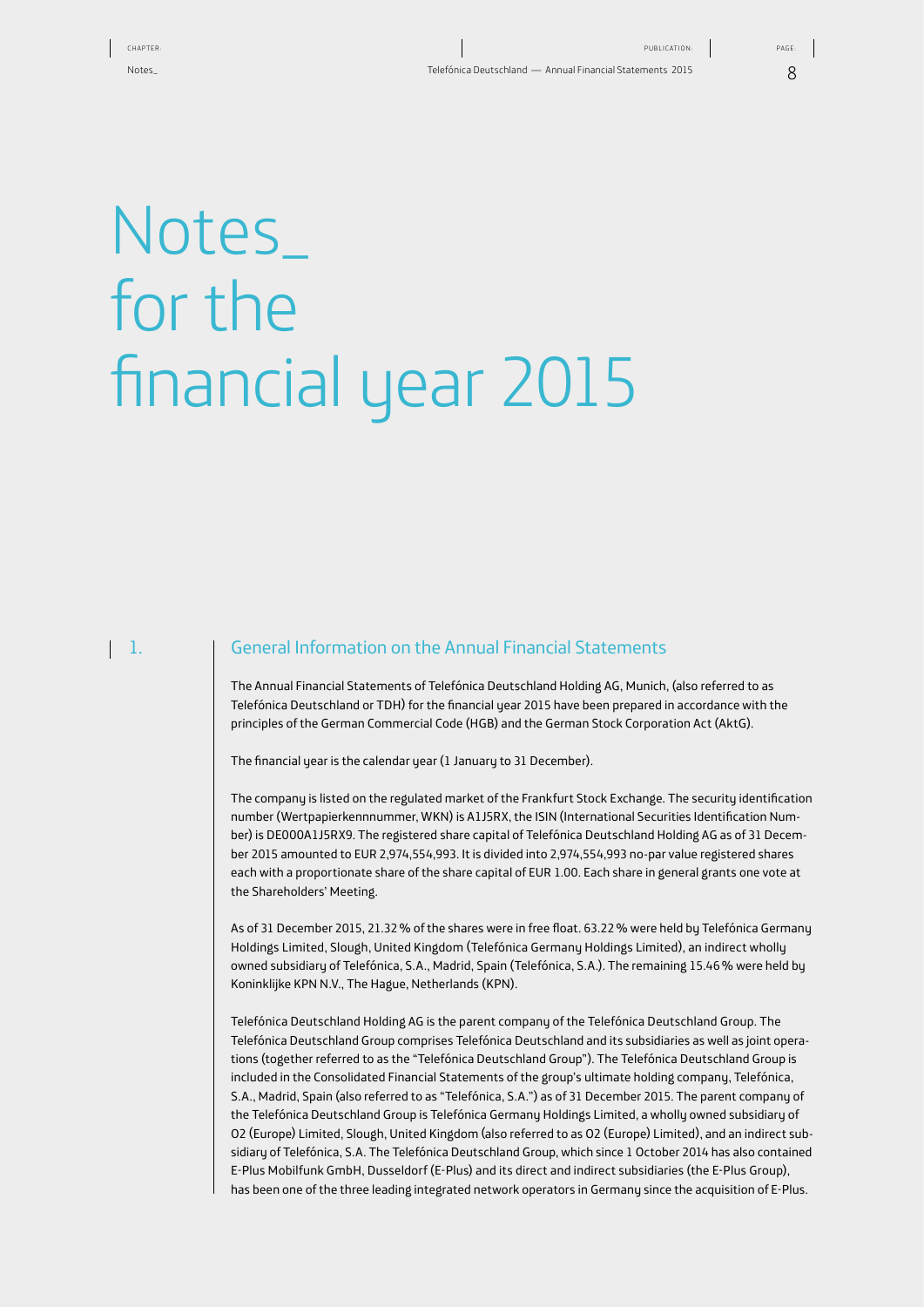9

Following the acquisition of the E-Plus Group, the company increased the subscribed capital by EUR 1,116,945,400 in the financial year 2014 to EUR 2,233,890,800 by way of cash capital increase. In addition, the company carried out a capital increase for contributions in kind amounting to EUR 740,664,193. The new shares were subscribed for by KPN Mobile Germany in return for a contribution in kind in the form of the limited partnership capital in E-Plus Mobilfunk.

As of 31 December 2015, the companies included in the Telefónica Deutschland Group were organised as shown in the chart below:

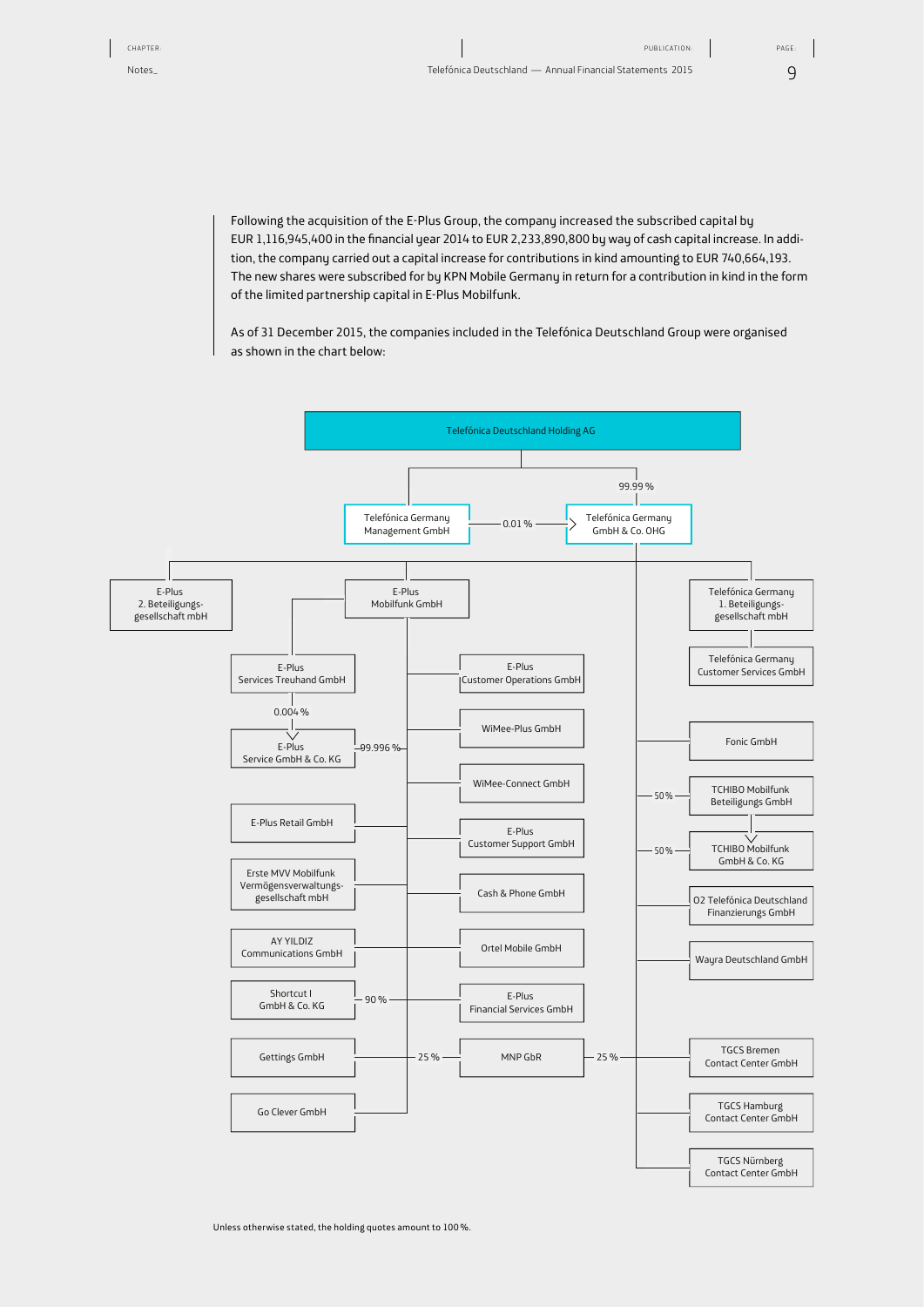$1<sup>0</sup>$ 

As of the reporting date, Telefónica Deutschland is classified as a large corporation in accordance with section 267 (3), sentence 2 HGB.

The income statement has been prepared using the nature of expense method in accordance with section 275 (2) HGB. The structure has not changed compared to the previous year.

#### **Annual Shareholders' Meeting and dividend distribution**

The Annual Shareholders' Meeting of Telefónica Deutschland took place on 12 May 2015. In addition to the discharge of the Supervisory Board and Management Board, the election of Ernst & Young GmbH Wirtschaftsprüfungsgesellschaft with its registered office in Stuttgart, branch office Munich, as auditor for the 2015 Consolidated Financial Statements and Financial Statements, and a potential review of the six-monthly financial report of Telefónica Deutschland Holding AG, the Shareholders' Meeting resolved to distribute a dividend of EUR 0.24 per dividend-entitled share, a total of EUR 713,893,198.32.

Furthermore, it was resolved to appoint Ms Laura Abasolo García de Baquedano to the Supervisory Board in place of the outgoing Ms Maria Pilar López Álvarez with effect from the end of the Annual Shareholders' Meeting 2015.

In addition, section 23 (1) of the articles of association was amended. The amendment relates to the provision on participation in the Shareholders' Meeting and accommodates the government's draft amendment of stock corporation law insofar as both the existing provision and the possible future provision are accounted for.

#### **Agreement for the reimbursement of management services**

Telefónica Deutschland Holding AG has signed agreements with Telefónica Germany GmbH & Co. OHG, Munich, (also referred to as OHG) and Telefónica Germany Management GmbH, Munich. The agreements include the obligation to render management services for Telefónica Germany GmbH & Co. OHG and Telefónica Germany Management GmbH. Telefónica Germany GmbH & Co. OHG and Telefónica Germany Management GmbH will reimburse Telefónica Deutschland Holding AG a lump sum of EUR 30 thousand per quarter. Furthermore, Telefónica Germany GmbH & Co. OHG and Telefónica Germany Management GmbH will reimburse the cost of remuneration for the members of the Management Board and other administrative costs. The total amount of reimbursement is included in the company's revenues.

#### **Significant events and transactions in the financial year**

#### **Subsequent purchase price adjustment of the acquisition of E-Plus**

On 23 July 2013, Telefónica Deutschland, Telefónica, S.A. and KPN concluded an agreement for the acquisition of KPN's German mobile business, E-Plus, by Telefónica Deutschland. As consideration, KPN received new shares and approximately EUR 3.6 billion in cash (cash purchase price), which was subsequently adjusted in a final purchase price reduction.

In December 2015, KPN and Telefónica Deutschland agreed on the subsequent purchase price adjustment in accordance with the purchase agreement. The adjusted cash component of the purchase price accordingly amounts to EUR 3,501,027,199.20, therefore EUR 134,200,000.00 lower than the original purchase price.

#### **Changes in the Supervisory Board of Telefónica Deutschland**

The Annual Shareholders' Meeting on 12 May 2015 elected Abasolo García de Baquedano to represent the shareholders on the Supervisory Board of Telefónica Deutschland Holding AG in place of the outgoing Ms Maria Pilar López Álvarez. Her term of office began as of the end of the Shareholders' Meeting 2015.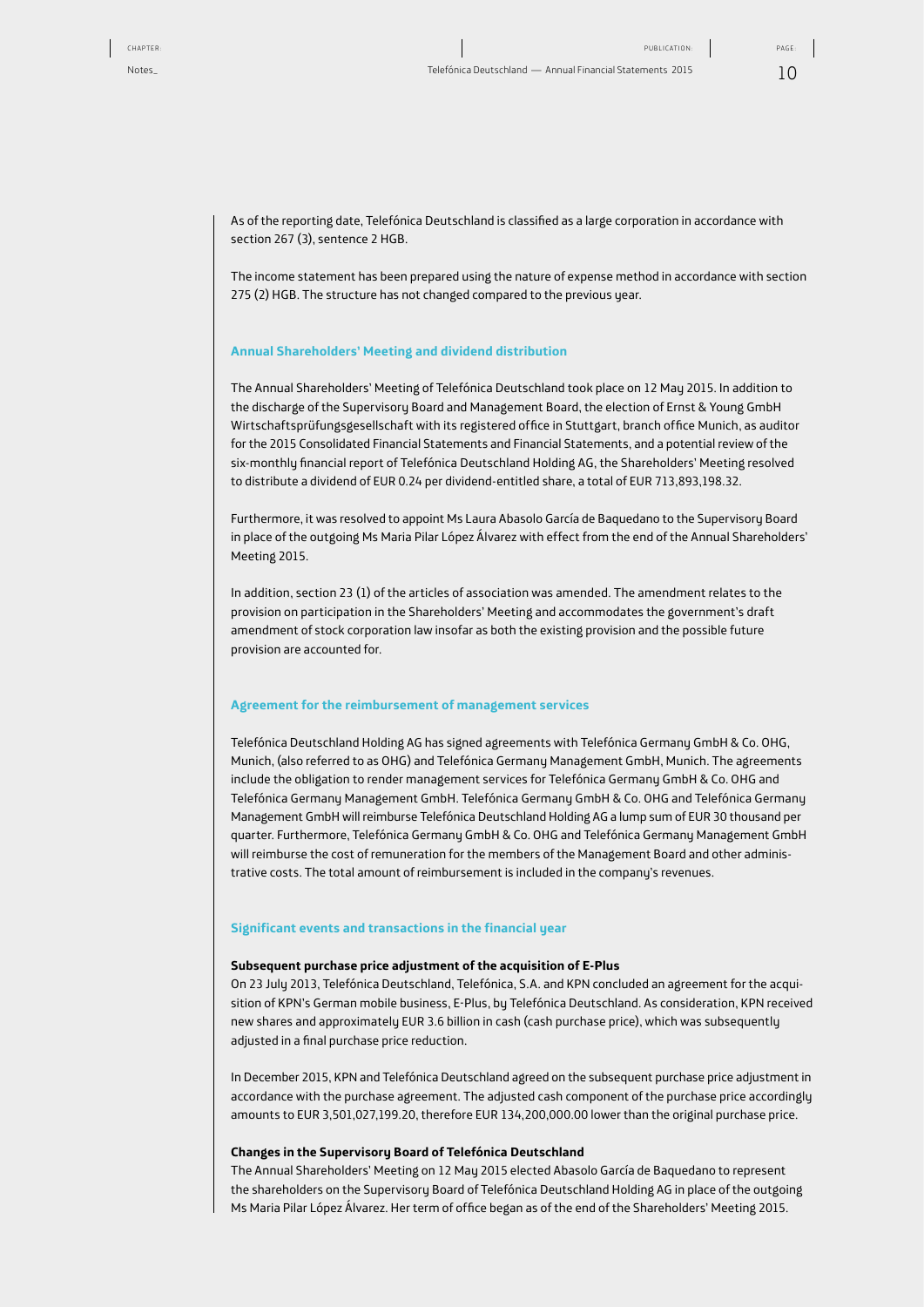#### **Dividend proposal for the 2015 financial year**

On 5 November 2015, the Management Board of Telefónica Deutschland resolved and announced that it is intended to propose a cash dividend of EUR 0.24, to be paid in 2016, to the next Shareholders' Meeting for the 2015 financial year.

#### $\vert 2.$

#### Accounting Policies

The accounting policies used in the preparation of the Annual Financial Statements as of 31 December 2015 are in accordance with the provisions of sections 242 to 256a and 264 to 288 of the German Commercial Code (HGB), and the relevant provisions of the German Stock Corporation Act (AktG). The accounting policies remained unchanged compared to the prior year.

The financial assets are carried at historical cost, less any impairment, to account for lower fair values at the reporting date. If the reasons for the impairment no longer exist, impairment losses are reversed according to section 253 (5) sentence 1 HGB.

Receivables and other assets are stated at their nominal value. Adequate valuation allowances were recognised for all risk positions.

Provisions for pensions are measured on the basis of actuarial calculations using the projected unit credit method, taking into account the 2005 G Heubeck mortality tables. The provisions for pensions and similar obligations are discounted at a flat rate using the average market interest rate for the past seven years published by Deutsche Bundesbank for an assumed remaining term of 15 years (section 253 (2) sentence 2 HGB). This interest rate is 3.89% (2014: 4.5%). In calculating provisions for pensions and similar obligations, annual wage and salary increases of 1.3% (2014: 2.6%) and pension increases of annually 2.0% (2014: 2.0%) are assumed, as was fluctuation of 20.0% (2014: 3.5%).

The assets that serve exclusively to settle liabilities from post-employment benefit obligations and that are exempt from attachment by all other creditors (plan assets as defined by section 246 (2) sentence 2 HGB) are offset against provisions at fair value. As there is no active market with which to determine the market price, the cost is adjusted in line with the strict principle of lower of cost or market in accordance with section 253 (4) HGB (section 255 (4) sentence 3 HGB). The amortised cost of reinsurance claims and therefore the fair value as defined by section 255 (4) sentence 4 HGB is equal to the so-called budgeted capital reserves of the insurance policy plus any credit from premium reimbursements (so-called irrevocably assigned profit participation).

Changes in profit or loss due to a change in the discount rate are recognised in the financial result.

To satisfy indirect pension obligations, funds have been invested and are managed in the ProFund Unabhängige Gruppen-Unterstützungskasse occupational pension scheme. Plan assets are measured at fair value. Telefónica Deutschland Holding AG exercises the option granted under section 28 (1) sentence 2 of the Introductory Act to the German Commercial Code (EGHGB) not to recognise indirect pension obligations.

Other provisions take into account all discernible risks and uncertain obligations and are measured at the amounts considered necessary in accordance with prudent business judgement. Discounting in accordance with section 253 (2) HGB is not required.

Liabilities are carried at their settlement amount.

Deferred taxes resulting from temporary and quasi-permanent differences between the accounting and tax carrying amounts of assets, liabilities, deferred income and prepaid expenses, or from tax loss carry forwards, are calculated as the amounts of the resulting tax expense or income using the company's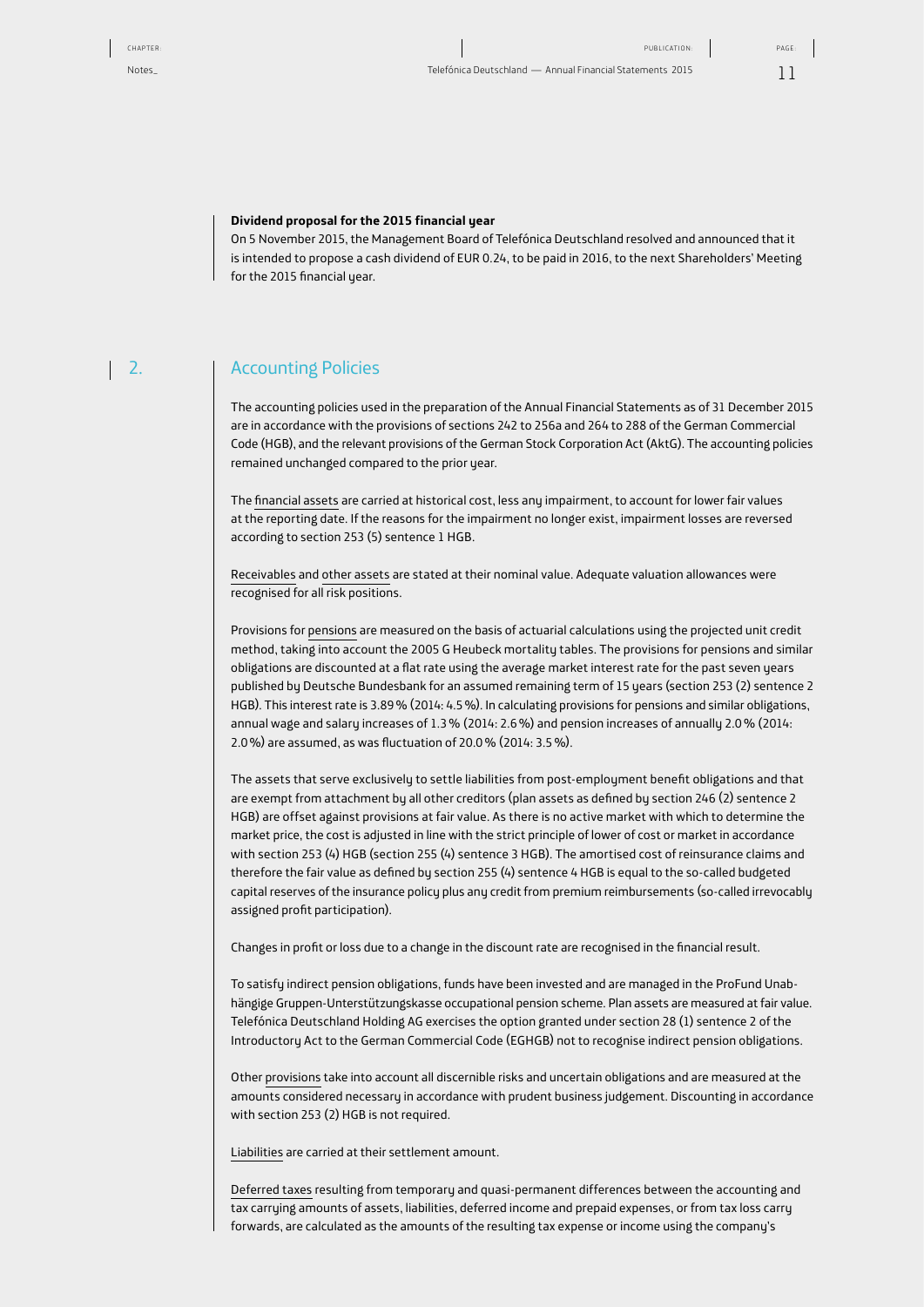12 PAGE:

individual tax rate at the date the differences are reversed. They are not discounted. Deferred tax assets and liabilities are offset. In line with the recognition option in place, deferred tax assets are not capitalised.

#### Notes to the Balance Sheet 3.

#### **Financial assets**

At EUR 11,426,964 thousand (2014: EUR 12,140,858 thousand), shares in affiliated companies relate to shares in Telefónica Germany GmbH & Co. OHG, Munich, which the company is the personally liable partner of. The reduction in the carrying amount of the investment in Telefónica Germany GmbH & Co. OHG is the result of TDH's withdrawal totalling EUR 713,893 thousand on the basis of a partner resolution dated 7 May 2015 in accordance with section 4 (3) of the partnership agreement.

Corresponding to the previous year, EUR 10,430 thousand relates to the shares in Telefónica Germany Management GmbH, Munich.

Please see the statement of changes in fixed assets for further information.

#### **Receivables**

The receivables from affiliates primarily relate to receivables due to cash pooling from Telfisa Global B.V., Amsterdam, Netherlands, of EUR 137,393 thousand (2014: EUR 30,785 thousand) and receivables for management services from Telefónica Germany GmbH & Co. OHG of EUR 2,144 thousand (2014: EUR 6,115 thousand). The remaining receivables relate to receivables from affiliates from other companies within the Telefónica, S.A. Group.

The other assets of EUR 14,832 thousand (2014: EUR 2,096 thousand) essentially relate in the current financial year to creditable capital gains tax prepayments resulting from a merger.

All receivables and other assets have a remaining term of less than one year.

#### **Equity**

#### **Subscribed capital**

The registered share capital of Telefónica Deutschland Holding AG amounts to EUR 2,974,555 thousand (2014: EUR 2,974,555 thousand). The share capital is divided into no-par value registered shares each with a proportionate interest in the share capital of EUR 1.00 ("shares"). The registered share capital is fully paid.

As of 31 December 2015, Telefónica Deutschland Holding AG did not hold any of its own shares.

The capital increases for cash and contributions in kind in connection with the acquisition of E-Plus in 2014 and Telefónica, S.A.'s subsequent acquisitions, including another 4.4% from KPN Mobile Germany in November 2015, resulted in a share in Telefónica Deutschland of 63.22% for Telefónica, S.A. and of 15.46% for KPN. The free float was 21.32%.

In accordance with section 6 (2) of the articles of association the shareholders have no right to securitise shares. Each non-par share in general grants one vote at the Shareholders' Meeting. The shares are freely transferable.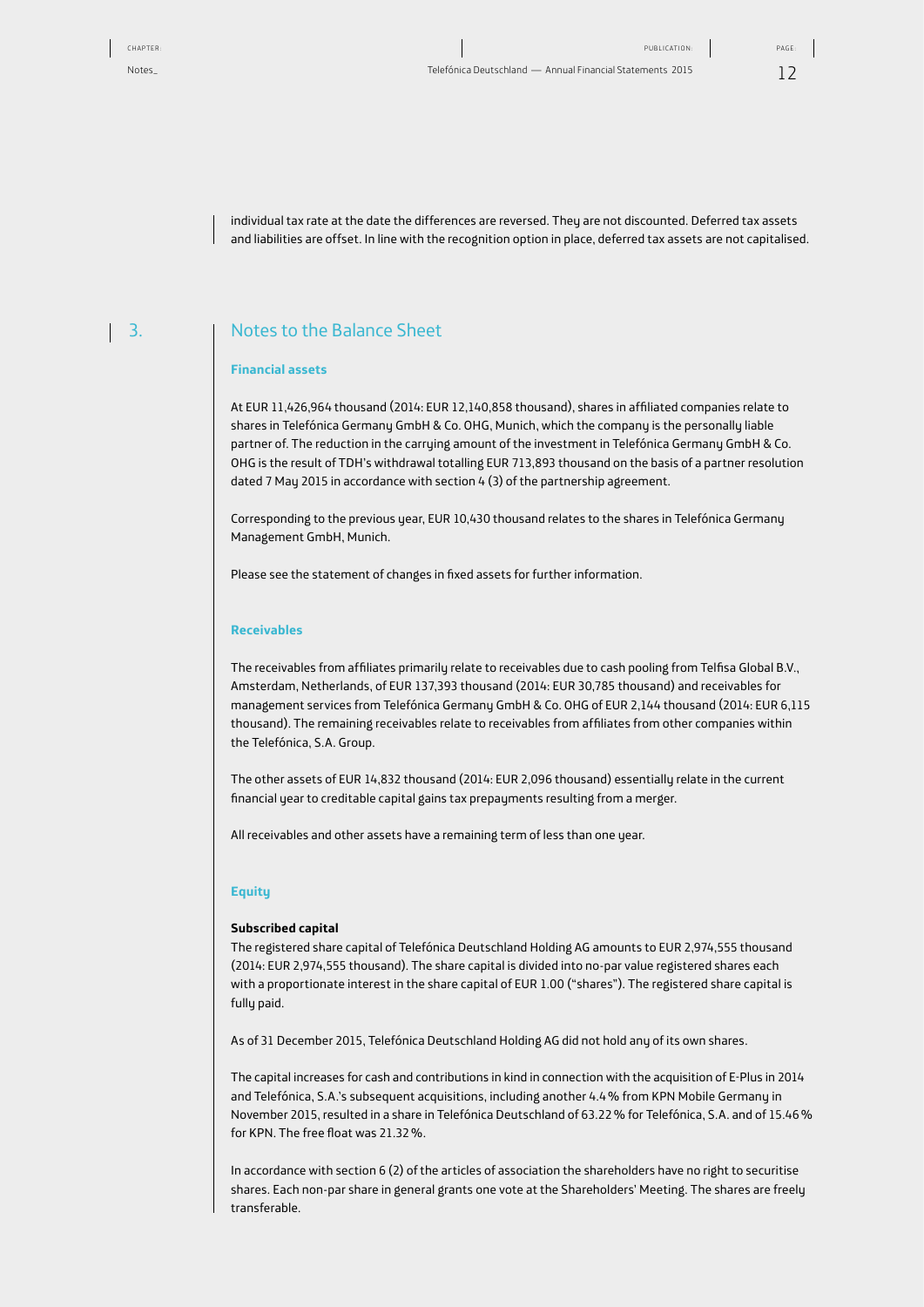#### **Authorised capital**

As of 31 December 2015, Telefónica Deutschland Holding AG had authorised capital 2012/I of EUR 292,809 thousand.

#### **Conditional capital**

Telefónica Deutschland Holding AG had contingent capital 2014/I of EUR 558,473 thousand as of 31 December 2015.

#### **Additional paid-in capital**

As a result of the capital increases for cash and for contributions in kind in connection with the acquisition of E-Plus, which were entered into the commercial register on 18 September and 7 October 2014, additional paid-in capital increased by EUR 4,832,109 thousand to the level as of 31 December 2015, of EUR 4,832,539 thousand.

#### **Retained earnings**

Retained earnings contain a legal reserve in accordance with section 150 (2) of the German Stock Corporation Act (Aktiengesetz – AktG) of EUR 14 thousand (previous year: EUR 14 thousand).

#### **Profit distribution**

The third Shareholders' Meeting of Telefónica Deutschland Holding AG was held on 12 May 2015 and resolved to distribute a dividend of EUR 0.24 per entitled share, totalling EUR 713,893 thousand. The dividend was distributed on 13 May 2015.

#### **Pension provisions**

The provision for pensions relates to pension commitments for the current Management Board of EUR 1,898 thousand (2014: EUR 2,083 thousand).

The pension obligation was transferred at cost in connection with the acquisition of E-Plus, which results in an excess value compared to a valuation according to section 253 (1) sentence 2 and (2) sentence 2 HGB (also refer to "I. General Information on the Annual Financial Statements" - "Accounting Policies"). The acquisition value will be retained until it corresponds to an obligation according to section 253 (1) sentence 2 and (2) sentence 2 HGB. The excess value amounted to EUR 615 thousand as of 31 December 2015 (previous year: EUR 996 thousand).

Based on a valuation as of 31 December 2015, corresponding to section 253 (1) sentence 2 and (2) sentence 2 HGB and after offsetting with plan assets of EUR 726 thousand (previous year: EUR 542 thousand) and in accordance with section 246 (2) sentence 2 HGB the pension obligation has a present value of EUR 1,283 thousand.

The plan assets consist of reinsurance policies that are exclusively intended for this purpose, pledged and protected in the event of insolvency. The fair value of the netted reinsurance claims is equal to the amortised cost (capital reserves plus profit participation) in accordance with actuarial appraisals and notifications from the insurance providers.

| (in EUR thousands)                                                        | 31 December 2015 |
|---------------------------------------------------------------------------|------------------|
| Acquisition costs of the acquired pension obligation                      | 2.625            |
| Settlement amount of the offset obligations according to commercial law   | 2.010            |
| Excess of acquisition costs over settlement amount                        | 615              |
| Fair value of the offset plan assets                                      | 726              |
| Amortised cost of plan assets according to section 255 (4) sentence 4 HGB | 726              |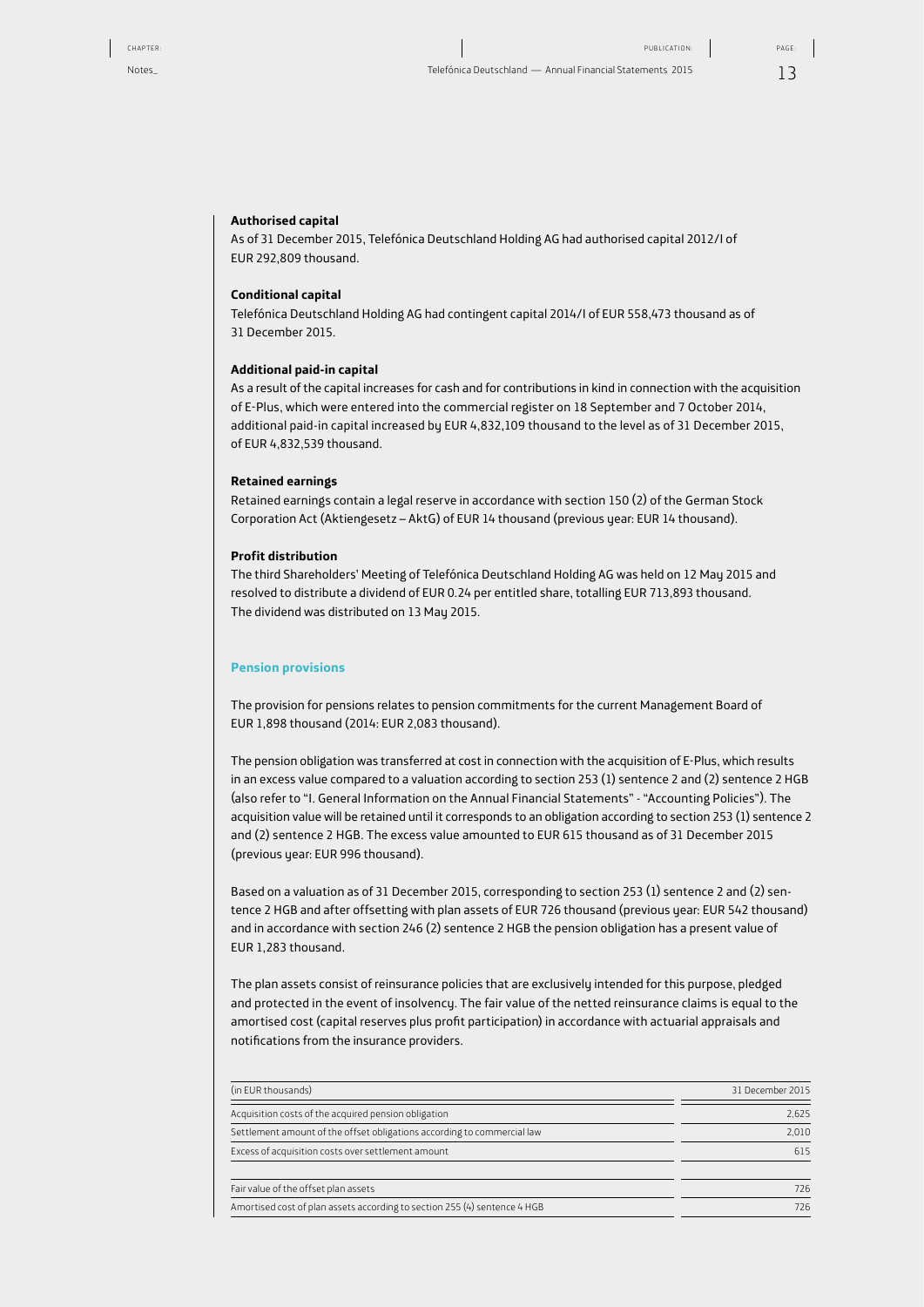Telefónica Deutschland Holding AG exercises the option under section 28 (1) and (2) EGHGB not to recognise indirect pension obligations of EUR 261 thousand (2014: EUR 170 thousand) covered by the ProFund Unabhängige Gruppen-Unterstützungskasse occupational pension scheme. To cover this obligation, EUR 269 thousand (2014: EUR 209 thousand) was held in trust for Telefónica Deutschland Holding AG as of 31 December 2015.

Because of a lack of interest expenses from the change in the discounting of the pension provision, there was no offsetting with interest income from plan assets.

In the financial year, impairment on plan assets resulted in interest expenses of EUR 23 thousand.

#### **Other provisions**

The other provisions of EUR 4,782 thousand (2014: EUR 8,748 thousand) essentially relate to obligations for the remuneration of the Management Board (2015: EUR 2,773 thousand; 2014: EUR 2,102 thousand). They also include provisions for outstanding invoices for consulting services of EUR 2,009 thousand (2014: EUR 6,646 thousand).

#### **Liabilities**

Trade payables amount to EUR 6 thousand (2014: EUR 2,590 thousand).

Liabilities to affiliates amount to EUR 21 thousand (2014: EUR 6,368 thousand). In the previous year, the liabilities related to cost allocations in connection with the capital increase performed.

The other liabilities of EUR 486 thousand (2014: EUR 420 thousand) essentially relate to tax liabilities.

All liabilities have a remaining term of less than one year and are unsecured.

#### **Deferred taxes**

Circumstances leading to deferred tax assets as of 31 December 2015, essentially result from existing corporation and trade tax loss carry forwards, and from temporary differences at the level of Telefónica Germany GmbH & Co. OHG. As the shareholder in Telefónica Germany GmbH & Co. OHG, Telefónica Deutschland Holding AG is the taxable entity for the purposes of corporation tax. The tax rate for deferred tax assets is 15.825% for corporation tax and the solidarity surcharge, plus 17.15% for trade tax.

#### 4.

#### Notes to the Income Statement

#### **Revenues**

Revenues amount to EUR 10,282 thousand (2014: EUR 9,422 thousand) and essentially comprise the reimbursement of costs for the remuneration of the members of the Management Board and other administrative costs (2015: EUR 10,042 thousand; 2014: EUR 9,212 thousand), which, in accordance with the agreements for the reimbursement for management services (as explained under "I. General Information on the Annual Financial Statements – Agreement for the reimbursement of management services"), are assumed by Telefónica Germany GmbH & Co. OHG.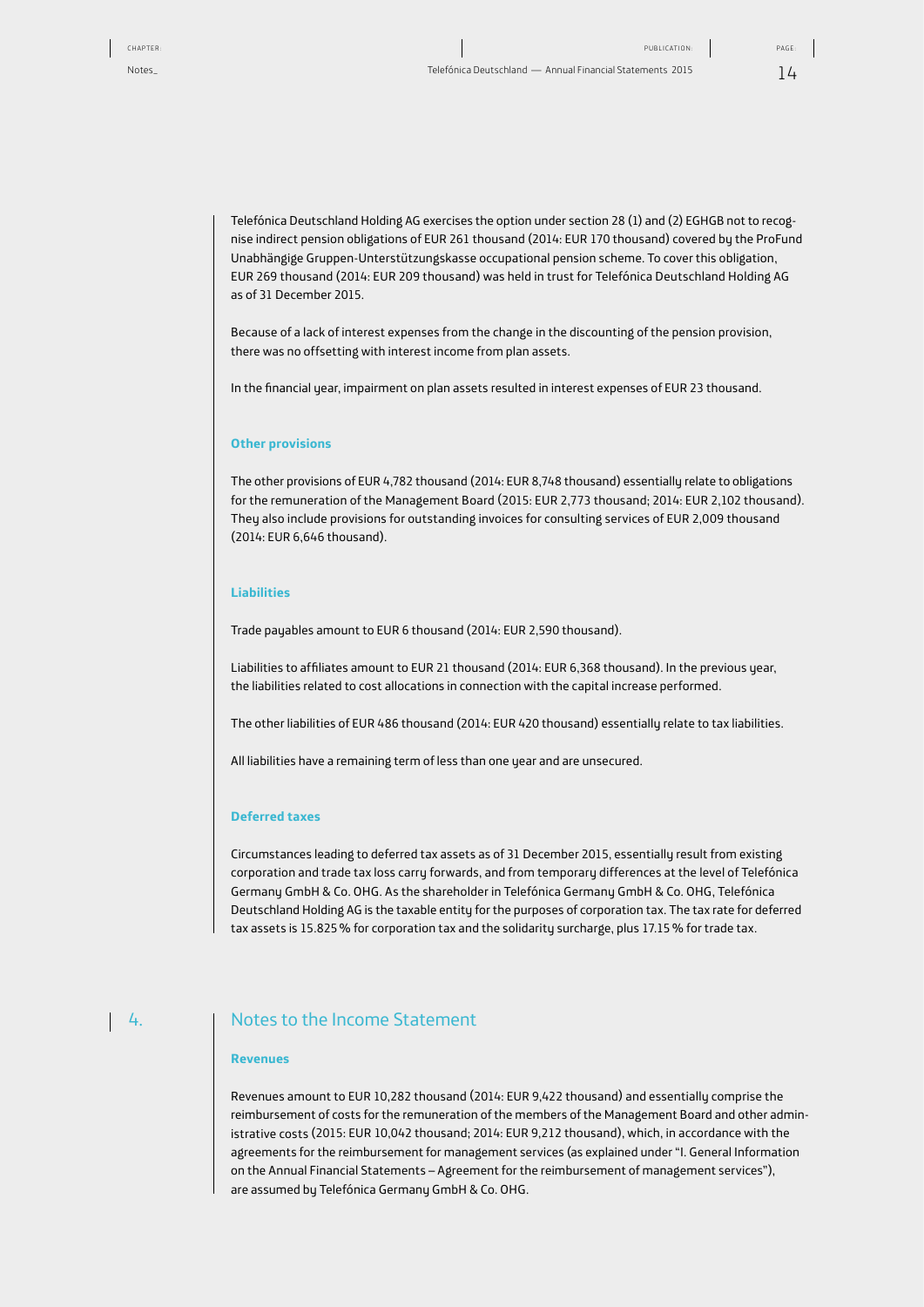This item also includes invoiced management services of EUR 240 thousand (2014: EUR 210 thousand) provided by Telefónica Deutschland Holding AG to Telefónica Germany GmbH & Co. OHG and Telefónica Germany Management GmbH.

#### **Other operating income**

The other operating income of EUR 134,201 thousand (2014: EUR 788,213 thousand) mainly results from the income from the final agreement reached with KPN in 2015 regarding the cash component of the purchase price for the acquisition of E-Plus Mobilfunk GmbH & Co. KG (EUR 134,200 thousand). For further details, see our remarks in the section on significant events and transactions in the financial year.

#### **Personnel expenses**

The personnel expenses of EUR 5,023 thousand (2014: EUR 6,204 thousand) include the expenses for the remuneration of the Management Board, including social security contributions.

#### **Other operating expenses**

The other operating expenses in the financial year of EUR 10,139 thousand (2014: EUR 44,158 thousand) essentially include costs for legal and consulting fees for third-party service providers.

#### **Other interest and similar income**

Other interest and similar income of EUR 366 thousand (2014: EUR 52 thousand) essentially resulted from the interest on the subsequent adjustment of a part of the cash component of the purchase price.

#### **Other interest and similar expenses**

Other interest and similar expenses of EUR 25 thousand essentially included expenses from the depreciation of plan assets.

#### **Prior-period income and expenses**

The financial year 2015 includes prior-period expenses of EUR 1,554 thousand resulting from consulting fees for the prior period.

#### Other Information 5.

#### **Additional information on the Supervisory Board and the Management Board**

#### **Remuneration of the Management Board and the Supervisory Board**

The total remuneration of the members of the Management Board for the financial year ended 31 December 2015 amount to EUR 5,225 thousand (2014: EUR 5,468 thousand).

The Telefónica Deutschland Group has not granted the members of its Management Board any securities or loans and has not assumed any guarantees for them.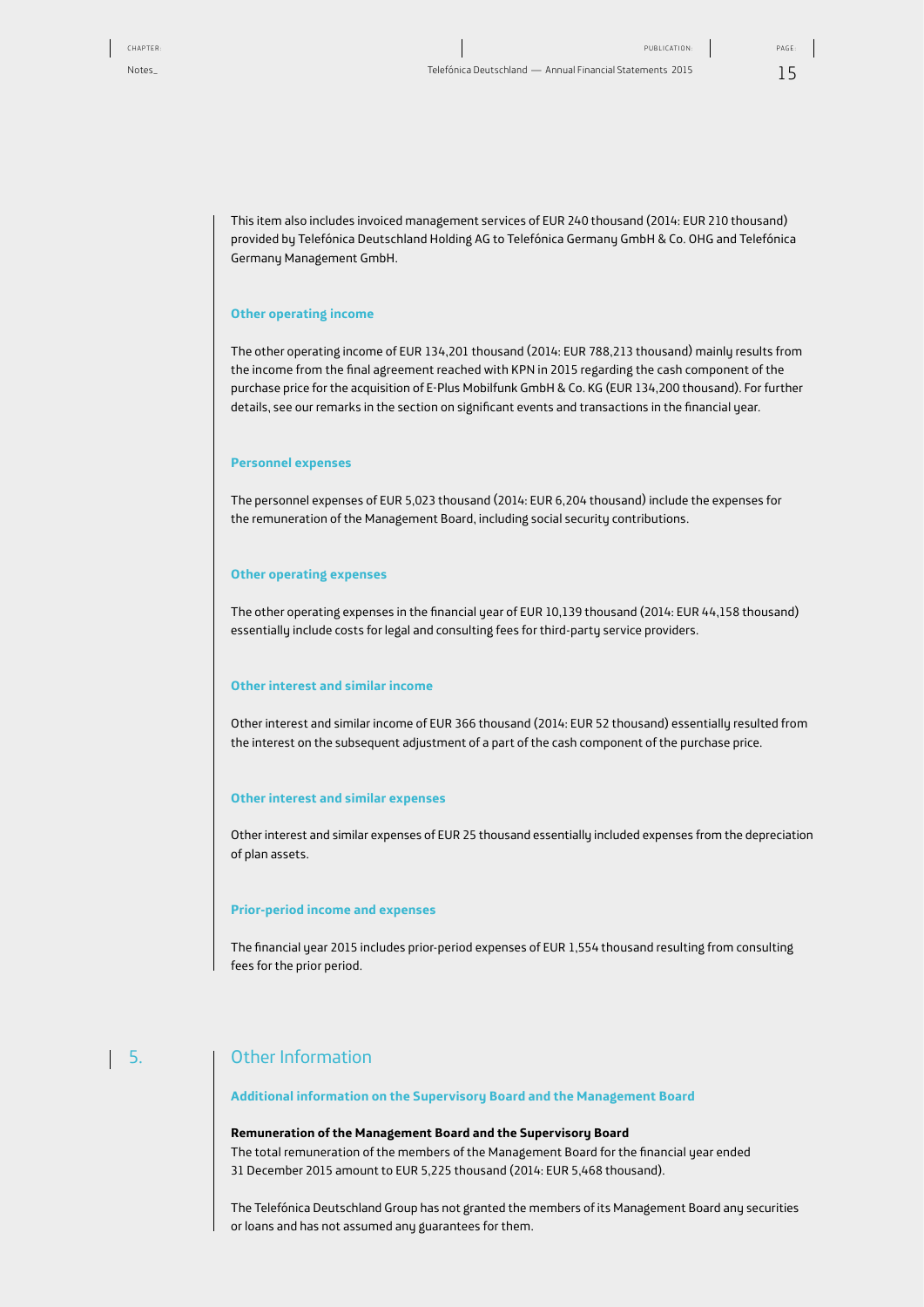The total remuneration contains share options with an underlying fair value at grant date of EUR 571 thousand for 88,375 contingent rights regarding the transfer of shares without consideration.

In accordance with the resolution of the Shareholders' Meeting of 5 October 2012, Telefónica Deutschland Holding AG is exempt from additional disclosures for listed stock corporations, in accordance with section 286 (5) HGB in conjunction with section 285 no.9 (a), sentences 5 to 8 HGB.

The members of the Supervisory Board receive remuneration for their activities of EUR 342 thousand in 2015 and EUR 231 thousand in 2014.

Expenses amounting to EUR 27 thousand were recognised in the financial year for compensation claims after former member of the Management Board left the company.

The Telefónica Deutschland Group has not granted the members of their Supervisory Board any securities or loans and has not assumed any guarantees for them.

#### **Management Board**

The members of the Management Board of Telefónica Deutschland Holding AG as of 31 December 2015 are as listed below:

| Name                  | <b>Function</b>                                                      |
|-----------------------|----------------------------------------------------------------------|
| <b>Thorsten Dirks</b> | Chief Executive Officer (CEO)<br>Chairperson of the Management Board |
| Rachel Empeu          | Chief Financial Officer (CFO)<br>Member of the Management Board      |
| Markus Haas           | Chief Operating Officer (COO)<br>Member of the Management Board      |

#### **Supervisory Board**

The members of the Supervisory Board of Telefónica Deutschland Holding AG as of 31 December 2015 are as listed below:

| Name                                                                         | Function                                                                                |  |  |  |
|------------------------------------------------------------------------------|-----------------------------------------------------------------------------------------|--|--|--|
| <b>Fva Castillo Sanz</b>                                                     | Chairperson of the Supervisory Board                                                    |  |  |  |
|                                                                              | Occupation/current mandates:                                                            |  |  |  |
|                                                                              | Telefónica S.A., Member of the Board                                                    |  |  |  |
|                                                                              | Bankia S.A., Member of the Board                                                        |  |  |  |
|                                                                              | Telefónica Foundation, Member of the Board                                              |  |  |  |
|                                                                              | Comillas - ICAI Foundation. Member of the Board                                         |  |  |  |
|                                                                              | Visa Europe, Member of the Board                                                        |  |  |  |
|                                                                              | Entreculturas Foundation, Member of the Board                                           |  |  |  |
| Imke Blumenthal <sup>1</sup>                                                 | Deputy Chairperson of the Supervisory Board                                             |  |  |  |
|                                                                              | Occupation/current mandates:                                                            |  |  |  |
|                                                                              | Chairperson of the General and Group Works Council of Telefónica Deutschland            |  |  |  |
|                                                                              | Chairperson of the Works Council of the North-Western Region for Telefónica Deutschland |  |  |  |
| María Pilar López Álvarez<br>(until 12 May 2015)                             | Member of the Supervisory Board                                                         |  |  |  |
|                                                                              | Occupation/current mandates:                                                            |  |  |  |
|                                                                              | Telefónica Europe plc (until 28 February 2015)                                          |  |  |  |
|                                                                              | Telfisa Global B.V., Member of the Board (until 28 February 2015)                       |  |  |  |
|                                                                              | Tuenti Technologies S.L. Member of the Board (until 28 February 2015)                   |  |  |  |
|                                                                              | Wolseley plc, Non-Executive Director                                                    |  |  |  |
|                                                                              | Microsoft Spain, General Manager (beginning on 1 March 2015)                            |  |  |  |
| Laura Abasolo García de Baguedano<br>(beginning on 12 May 2015) <sup>2</sup> | Member of the Supervisory Board                                                         |  |  |  |
|                                                                              | Occupation/current mandates:                                                            |  |  |  |
|                                                                              | Telefónica Chile S.A., Member of the Board                                              |  |  |  |
| Sally Anne Ashford                                                           | Member of the Supervisory Board                                                         |  |  |  |
|                                                                              | Occupation:                                                                             |  |  |  |
|                                                                              | Group Reward & Recognition Director of Royal Mail Group Ltd.                            |  |  |  |
|                                                                              |                                                                                         |  |  |  |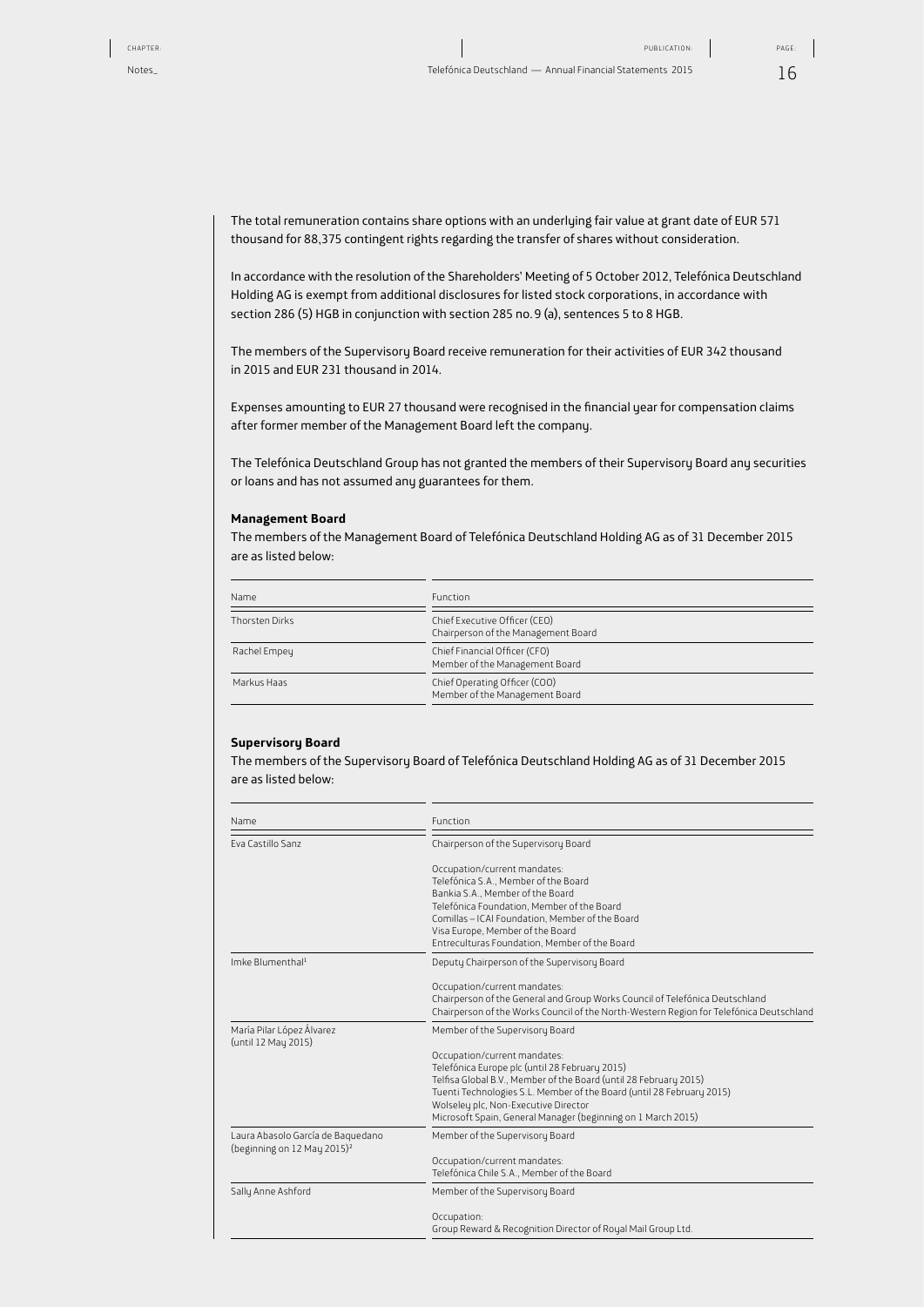Notes\_ Telefónica Deutschland — Annual Financial Statements 2015

| Angel Vilá Boix                  | Member of the Supervisory Board                                                                |
|----------------------------------|------------------------------------------------------------------------------------------------|
|                                  | Current mandates:                                                                              |
|                                  | Telefónica, S.A., Chief Strategy and Finance Officer                                           |
|                                  | Telco S.P.A., Vice Chairperson of Board of Directors                                           |
| Patricia Cobián González         | Member of the Supervisory Board                                                                |
|                                  | Occupation/current mandates:                                                                   |
|                                  | Telefónica Europe plc, Director                                                                |
|                                  | Lumia Capital - Advisory Board Member<br>Wayra Investigacion Y Desarrollo, Member of the Board |
| Christoph Heil <sup>1</sup>      | Member of the Supervisory Board                                                                |
|                                  | Occupation/current mandate:                                                                    |
|                                  | Capgemini GmbH, Member of the Supervisory Board                                                |
| Michael Hoffmann                 | Member of the Supervisory Board                                                                |
|                                  | Occupation/current mandate:                                                                    |
|                                  | Chief Executive Officer of Lekkerland AG & Co. KG                                              |
| Enrique Medina Malo              | Member of the Supervisory Board                                                                |
|                                  | Occupation/current mandates:                                                                   |
|                                  | Telefónica Europe plc, Member of the Board                                                     |
|                                  | mmO2 Limited, Director<br>02 Holding Limited, Director                                         |
|                                  | O2 (Europe) Limited, Director                                                                  |
|                                  | 02 Cedar Limited, Member of the Board                                                          |
|                                  | 02 Networks Limited, Member of the Board                                                       |
|                                  | 02 International Holdings Limited, Member of the Board                                         |
| Thomas Pfeil <sup>1</sup>        | Member of the Supervisory Board                                                                |
|                                  | Occupation:                                                                                    |
|                                  | Full-Time Works Council Representative of Telefónica Germany GmbH & Co. OHG                    |
| Joachim Rieger <sup>1</sup>      | Member of the Supervisory Board                                                                |
|                                  | Occupation/current mandates:                                                                   |
|                                  | Full-Time Works Council Representative of E-Plus Customer Support GmbH                         |
|                                  | E-Plus Customer Support GmbH, Member of the Supervisory Board                                  |
| Antonio Manuel Ledesma Santiago  | Member of the Supervisory Board                                                                |
|                                  | Occupation/current mandate:                                                                    |
|                                  | Telefónica, S.A., Financial Projects Director                                                  |
| Jürgen Thierfelder <sup>1</sup>  | Member of the Supervisory Board                                                                |
|                                  | Occupation/current mandate:                                                                    |
|                                  | Full-Time Works Council Representative of E-Plus Retail GmbH                                   |
|                                  | Supervisory Board member of E-Plus Retail GmbH                                                 |
| Marcus Thurand <sup>1</sup>      | Member of the Supervisory Board                                                                |
|                                  | Occupation/current mandate:                                                                    |
|                                  | Director Network Operations of Telefónica Germany GmbH & Co. KG                                |
| Dr. Jan-Erik Walter <sup>1</sup> | Member of the Supervisory Board                                                                |
|                                  | Occupation/current mandate:                                                                    |
|                                  | Full Time Deputy Chairperson of the Munich Works Council<br>for Telefónica Deutschland         |
|                                  | Member of the Supervisory Board                                                                |
| Claudia Weber <sup>1</sup>       |                                                                                                |
|                                  | Occupation/current mandate:                                                                    |
|                                  | Deputy Manager, ver.di Munich Region                                                           |
|                                  |                                                                                                |

1 Employee representative

2 New member of the Supervisory Board as per resolution of 12 May 2015

#### **Auditor's fees**

The information concerning the total auditor's fees for Telefónica Deutschland Holding AG has been omitted in accordance with section 285 no.17 HGB as the company is part of the consolidation group of Telefónica Deutschland Holding AG (the 'Telefónica Deutschland Group') and the information is contained in its Consolidated Financial Statements.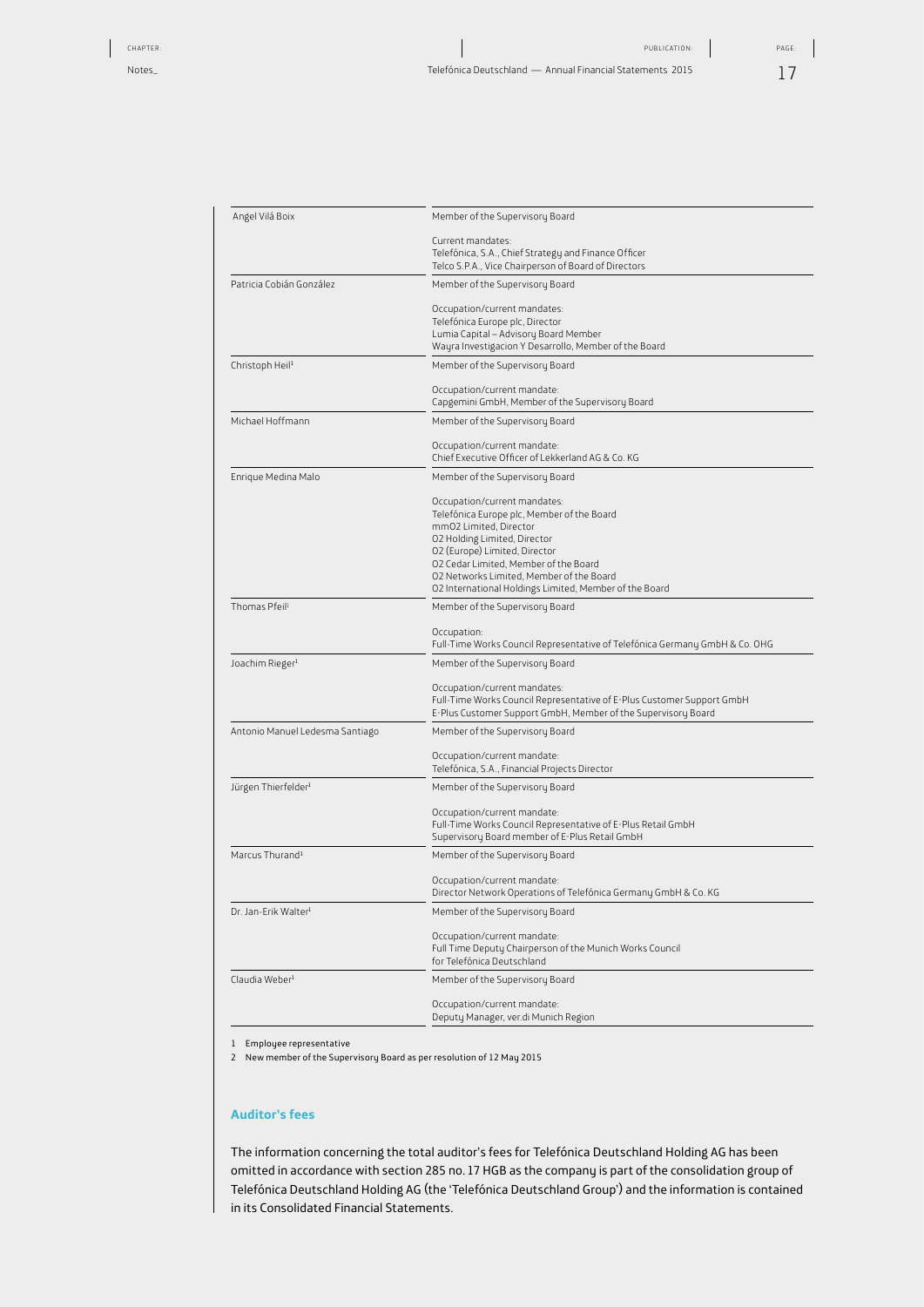#### **Number of employees**

In the financial year 2015 – as in 2014 – the company had no employees.

#### **Contingent liabilities and other financial commitments**

#### **Contingent liabilities**

In its capacity as the parent company of the Telefónica Deutschland Group, Telefónica Deutschland Holding AG assumes warranty obligations for its subsidiaries. In the context of the two bonds issued by O2 Telefónica Deutschland Finanzierungs GmbH in February 2014 and November 2013, for each bearer Telefónica Deutschland assumes an amount of the two bonds issued of EUR 500 million and EUR 600 million respectively, with the unconditional and irrevocable guarantee of correct and punctual payment of all amounts payable by the issuer in relation to the bond in accordance with all the terms and conditions of the bonds.

The risk of utilisation of the contingent liabilities is considered to be extremely low. This assessment is based on the fact that O2 Telefónica Deutschland Finanzierungs GmbH is an indirect subsidiary of Telefónica Deutschland Holding AG and is fully controlled by Telefónica Germany GmbH & Co. OHG. The creditworthiness of O2 Telefónica Deutschland Finanzierungs GmbH is thus determined by the business operations of the Telefónica Deutschland Group itself.

#### **List of shareholdings in accordance with section 285 No.11 and 11a HGB**

| Name and legal form                                                     | Registered Office | Share in the<br>Capital<br>$\frac{0}{0}$ | Equity on 31<br>December 2014<br>Euros in<br>thousands | Results of<br>the 2014<br><b>Financial Year</b><br>Euros in<br>thousands |
|-------------------------------------------------------------------------|-------------------|------------------------------------------|--------------------------------------------------------|--------------------------------------------------------------------------|
| AY YILDIZ Communications GmbH, Dusseldorf                               | Germanu           | 100                                      | 25                                                     | $0^*$                                                                    |
| Cash & Phone GmbH, Dusseldorf                                           | Germanu           | 100                                      | 25                                                     | $0^*$                                                                    |
| E-Plus 2. Beteiligungsgesellschaft mbH, Munich <sup>3</sup>             | Germanu           | 100                                      |                                                        |                                                                          |
| E-Plus Customer Operations GmbH, Dusseldorf                             | Germany           | 100                                      | 1.100                                                  | $0^*$                                                                    |
| E-Plus Customer Support GmbH, Potsdam                                   | Germany           | 100                                      | 3,025                                                  | $0^*$                                                                    |
| E-Plus Financial Services GmbH, Potsdam                                 | Germany           | 100                                      | 25                                                     | $0^*$                                                                    |
| E-Plus Mobilfunk GmbH, Dusseldorf                                       | Germanu           | 100                                      | 2,050                                                  | $(2.766)$ **                                                             |
| E-Plus Retail GmbH, Dusseldorf                                          | Germany           | 100                                      | 78,202                                                 | $0^*$                                                                    |
| E-Plus Service GmbH & Co. KG, Potsdam <sup>2</sup>                      | Germany           | 100                                      | 50                                                     | $0^*$                                                                    |
| E-Plus Services Treuhand GmbH, Dusseldorf                               | Germanu           | 100                                      | 25                                                     | $0^*$                                                                    |
| Erste MVV Mobilfunk Vermögensverwaltungsgesellschaft<br>mbH, Dusseldorf | Germany           | 100                                      | 283,670                                                | $0^*$                                                                    |
| Fonic GmbH, Munich                                                      | Germanu           | 100                                      | 25                                                     | $0^*$                                                                    |
| Gettings GmbH, Dusseldorf                                               | Germanu           | 100                                      | 3,025                                                  | $0^*$                                                                    |
| Go Clever GmbH, Dusseldorf                                              | Germany           | 100                                      | 2.202                                                  | $\mathbf{0}$                                                             |
| MNP GbR, Cologne <sup>4</sup>                                           | Germany           | 50                                       | 454                                                    | (4)                                                                      |
| 02 Telefónica Deutschland Finanzierungs GmbH, Munich                    | Germany           | 100                                      | 25                                                     | $0^*$                                                                    |
| Ortel Mobile GmbH, Dusseldorf                                           | Germany           | 100                                      | 5,050                                                  | $\Omega$                                                                 |
| Shortcut I GmbH & Co. KG, Hamburg                                       | Germany           | 90                                       | 13,515                                                 | (2,954)                                                                  |
| TCHIBO Mobilfunk Beteiligungs GmbH, Hamburg                             | Germany           | 50                                       | 39                                                     | 1                                                                        |
| TCHIBO Mobilfunk GmbH & Co. KG, Hamburg                                 | Germany           | 50                                       | 6,933                                                  | 995                                                                      |
| Telefónica Germany 1. Beteiligungsgesellschaft mbH, Munich              | Germany           | 100                                      | 85,778                                                 | $0^*$                                                                    |
| Telefónica Germany Customer Services GmbH, Munich                       | Germany           | 100                                      | 15,342                                                 | $0^*$                                                                    |
| TGCS Bremen Contact Center GmbH, Munich <sup>3</sup>                    | Germany           | 100                                      |                                                        | $-**$                                                                    |
| TGCS Hamburg Contact Center GmbH, Munich <sup>3</sup>                   | Germany           | 100                                      |                                                        | $\pm$ **                                                                 |
| TGCS Nürnberg Contact Center GmbH, Munich <sup>3</sup>                  | Germany           | 100                                      |                                                        | $\rightarrow$                                                            |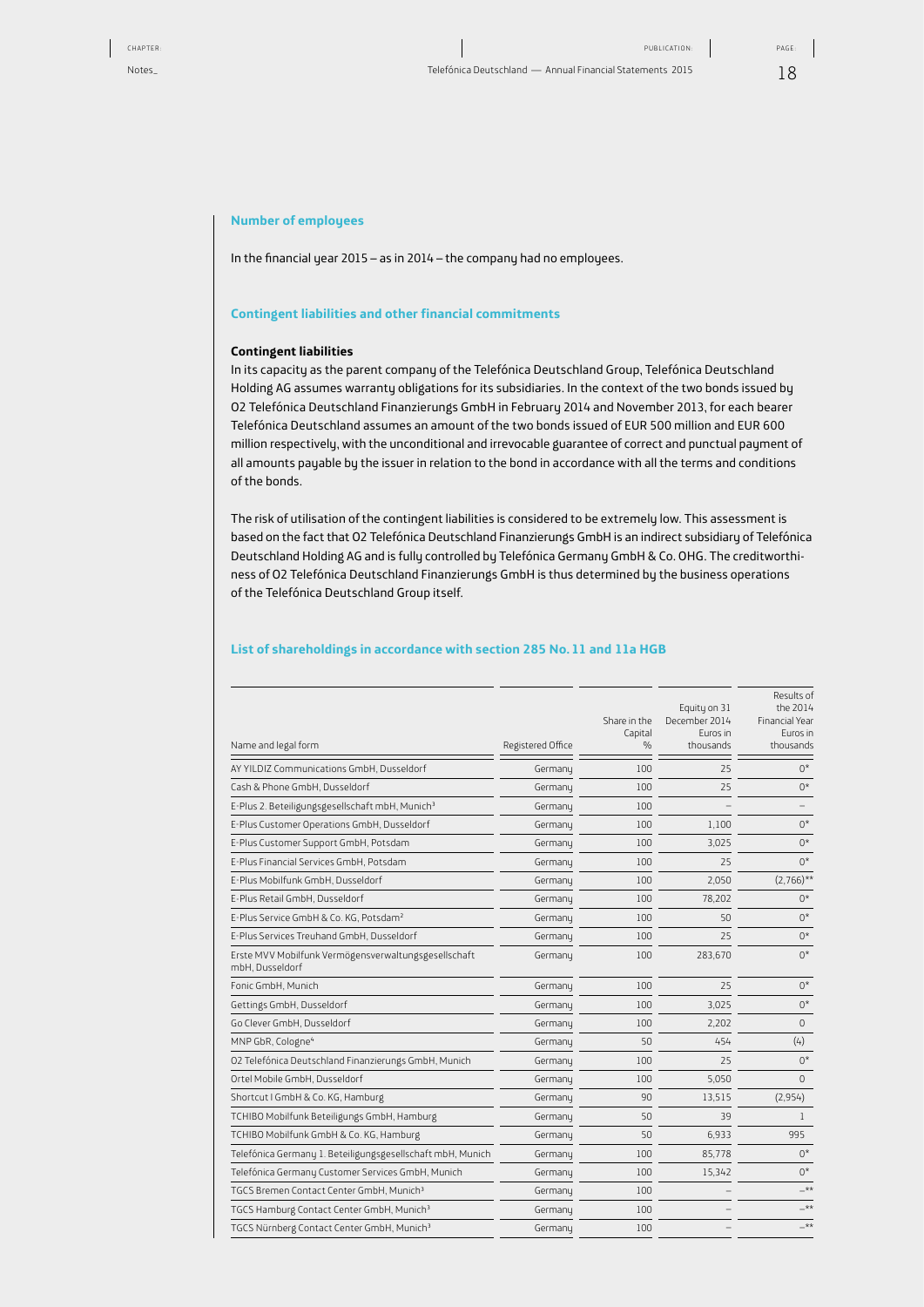| Name and legal form                                      | Registered Office | Share in the<br>Capital<br>$\frac{0}{0}$ | Equity on 31<br>December 2014<br>Euros in<br>thousands | Results of<br>the 2014<br><b>Financial Year</b><br>Euros in<br>thousands |
|----------------------------------------------------------|-------------------|------------------------------------------|--------------------------------------------------------|--------------------------------------------------------------------------|
| Telefónica Germany GmbH & Co. OHG, Munich <sup>1,2</sup> | Germanu           | 100                                      | 9.927.780                                              | (474, 599)                                                               |
| Telefónica Germany Management GmbH, Munich               | Germanu           | 100                                      | 10.589                                                 | 76                                                                       |
| Wayra Deutschland GmbH, Munich                           | Germanu           | 100                                      | 2.393                                                  | $0^*$                                                                    |
| WiMee-Connect GmbH, Dusseldorf                           | Germanu           | 100                                      | 13.241                                                 | $0^*$                                                                    |
| WiMee-Plus GmbH, Dusseldorf                              | Germanu           | 100                                      | 183                                                    | $0^*$                                                                    |

1 99.99% Telefónica Deutschland Holding AG, as the personally liable partner; 0.01% Telefonica Germany Management GmbH

2 The entities are using the exemption provisions pursuant to section 264b HGB

3 Incorporation of the company in financial year 2015

4 Financial Statements as of 31 December 2013

After transfer of the profit/loss

\*\* Transfer of profits/loss starting 2015

For further information regarding the types of shareholdings please refer to the organisational chart in section "Significant Events and Transactions in the Financial Year".

#### **Parent company/Consolidated Financial Statements**

The Consolidated Financial Statements of Telefónica Deutschland Holding AG, Munich, will be published in the German Federal Gazette. The Consolidated Financial Statements of Telefónica Deutschland Holding AG are included in the Consolidated Financial Statements of the Spanish parent company Telefónica, S.A. (Madrid, Spain). The latter is the company that prepares the Consolidated Financial Statements for the largest group of companies. These Consolidated Financial Statements are available from Telefónica, S.A., and are published on the Internet at **WWW.TELEFONICA.COM**.

#### **Voting rights notification pursuant to section 26 (1) of the WpHG:**

On November 16, 2015, Koninklijke KPN N.V., The Hague, Netherlands has informed us according to Article 21, Section 1 of the WpHG that via shares its Voting Rights on Telefónica Deutschland Holding AG, Munich, Germany, have fallen below the 20% threshold of the Voting Rights on November 12, 2015 and on that day amounted to 15.46% (this corresponds to 459,783,774 Voting Rights).

On 8 October 2014, Telefónica, S.A., Madrid, Spain has informed us according to Article 21, Section 1 of the WpHG that via shares it's Voting Rights on Telefónica Deutschland Holding AG, Munich, Germany, have fallen below the 75% threshold of the Voting Rights on 7 October 2014 and on that day amounted to 62.10% (this corresponds to 1,847,271,219 Voting Rights). 57.70% of Voting Rights (this corresponds to 1,716,390,800 Voting Rights) are attributed to the company in accordance with Article 22, Section 1, Sentence 1, No.1 of the WpHG (German Securities Trading Act). Attributed Voting Rights are held by the following companies under its control, whose share of the Voting Rights in Telefónica Deutschland Holding AG amounts to 3% or more: O2 (Europe) Limited, Telefónica Germany Holdings Limited. 4.40% of Voting Rights (this corresponds to 130,880,419 Voting Rights) are attributed to the company in accordance with Article 22, Section 1, Sentence 1, No.2 in connection with sentence 2 of the WpHG (German Securities Trading Act). Attributed Voting Rights are held by the following shareholders, whose share of the Voting Rights in Telefónica Deutschland Holding AG amounts to 3% or more: KPN Mobile Germany GmbH & Co. KG.

On 7 October 2014, Telefónica Germany Holdings Limited, Slough, United Kingdom has informed us according to Article 21, Section 1 of the WpHG that via shares its Voting Rights on Telefónica Deutschland Holding AG, Munich, Germany, have fallen below the 75% threshold of the Voting Rights on 7 October 2014 and on that day amounted to 62.10% (this corresponds to 1,847,271,219 Voting Rights). 4.40% of Voting Rights (this corresponds to 130,880,419 Voting Rights) are attributed to the company in accordance with Article 22, Section 1, Sentence 1, No.2 of the WpHG (German Securities Trading Act). Attributed Voting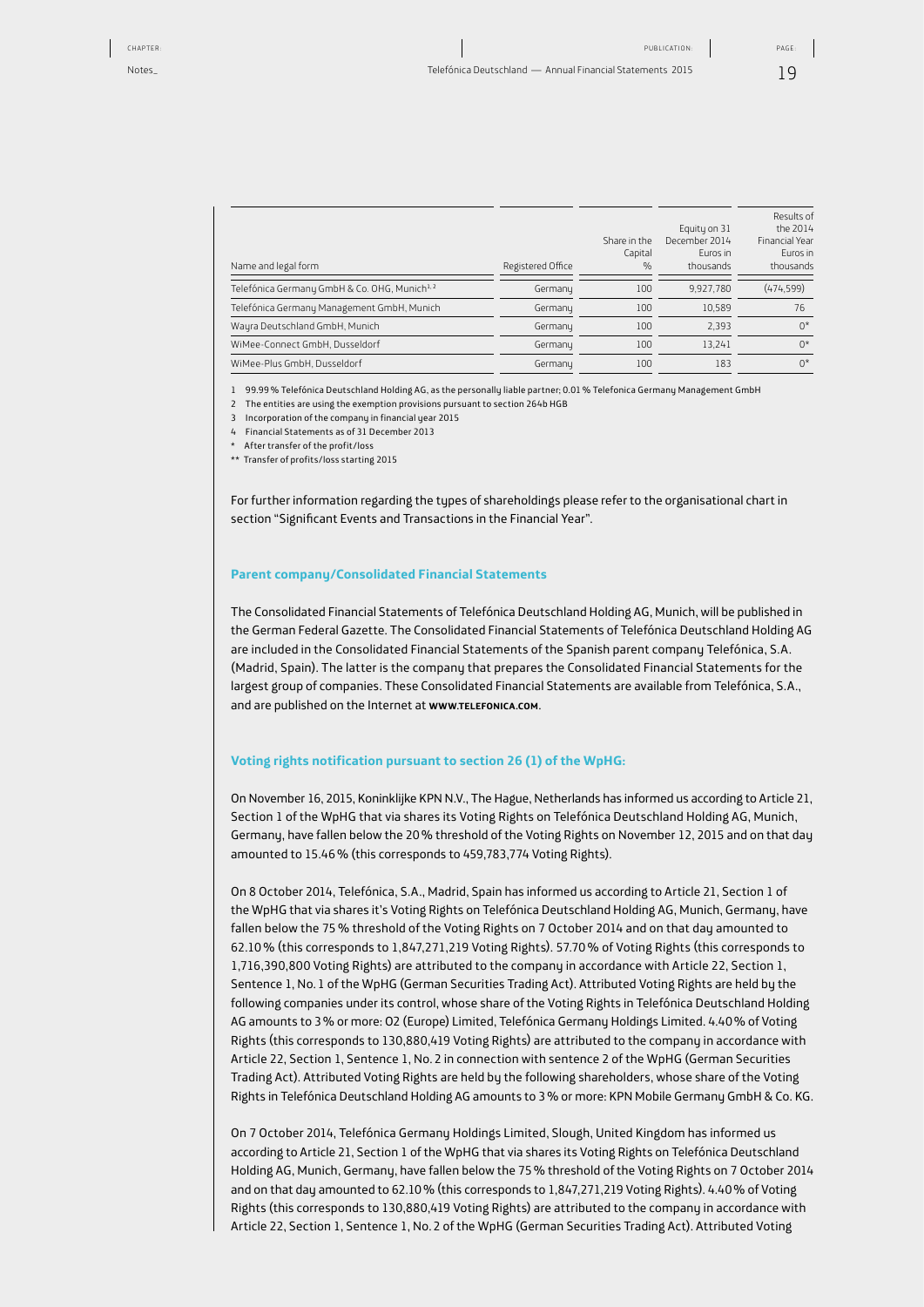20

Rights are held by the following shareholders, whose share of the Voting Rights in Telefónica Deutschland Holding AG amounts to 3% or more: KPN Mobile Germany GmbH & Co. KG.

On 7 October 2014, O2 (Europe) Limited, Slough, United Kingdom has informed us according to Article 21, Section 1 of the WpHG that via shares its Voting Rights on Telefónica Deutschland Holding AG, Munich, Germany, have fallen below the 75% threshold of the Voting Rights on 7 October 2014 and on that day amounted to 62.10% (this corresponds to 1,847,271,219 Voting Rights). 57.70% of Voting Rights (this corresponds to 1,716,390,800 Voting Rights) are attributed to the company in accordance with Article 22, Section 1, Sentence 1, No.1 of the WpHG (German Securities Trading Act). Attributed Voting Rights are held by the following companies under its control, whose share of the Voting Rights in Telefónica Deutschland Holding AG amounts to 3% or more: Telefónica Germany Holdings Limited. 4.40% of Voting Rights (this corresponds to 130,880,419 Voting Rights) are attributed to the company in accordance with Article 22, Section 1, Sentence 1, No.2 in connection with sentence 2 of the WpHG (German Securities Trading Act). Attributed Voting Rights are held by the following shareholders, whose share of the Voting Rights in Telefónica Deutschland Holding AG amounts to 3% or more: KPN Mobile Germany GmbH & Co. KG.

On 8 October 2014, E-Plus Mobilfunk Geschäftsführungs GmbH (in future E-PCPM Geschäftsführungs GmbH), Dusseldorf, Germany has informed us according to Article 21, Section 1 of the WpHG that via shares its Voting Rights on Telefónica Deutschland Holding AG, Munich, Germany, have exceeded the 3%, 5%, 10%, 15% and 20% threshold of the Voting Rights on 7 October 2014 and on that day amounted to 24.90% (this corresponds to 740,664,193 Voting Rights). 24.90% of Voting Rights (this corresponds to 740,664,193 Voting Rights) are attributed to the company in accordance with Article 22, Section 1, Sentence 1, No.1 of the WpHG (German Securities Trading Act). Attributed Voting Rights are held by the following companies under its control, whose share of the Voting Rights in Telefónica Deutschland Holding AG amounts to 3% or more: KPN Mobile Germany GmbH & Co. KG.

On 23 September 2014, Merrill Lynch UK Holdings, London, United Kingdom has informed us according to Article 21, Section 1 of the WpHG that via shares its Voting Rights on Telefónica Deutschland Holding AG, Munich, Germany, have exceeded the 3% threshold of the Voting Rights on 18 September 2014 and on that day amounted to 4.59% (this corresponds to 102,642,689 Voting Rights). 4.59% of Voting Rights (this corresponds to 102,642,689 Voting Rights) are attributed to the company in accordance with Article 22, Section 1, Sentence 1, No. 1 of the WpHG (German Securities Trading Act). Attributed Voting Rights are held by the following companies under its control, whose share of the Voting Rights in Telefónica Deutschland Holding AG amounts to 3% or more: Merrill Lynch International, ML UK Capital Holdings, MLEIH Funding and Merrill Lynch Europe Limited.

On 17 January 2014, BlackRock, Inc., New York, NY, USA has informed us according to Article 21, Section 1 of the WpHG that via shares its Voting Rights on Telefónica Deutschland Holding AG, Munich, Deutschland, have fallen below the 3% threshold of the Voting Rights on 15 January 2014 and on that day amounted to 2.89% (this corresponds to 32,330,698 Voting Rights). According to Article 22, Section 1, Sentence 1, No.6 in connection with sentence 2 of the WpHG, 2.89% of the Voting Rights (this corresponds to 32,330,698 Voting Rights) is to be attributed to the company.

On 16 January 2014, BlackRock Financial Management, Inc., New York, NY, USA has informed us according to Article 21, Section 1 of the WpHG that via shares its Voting Rights on Telefónica Deutschland Holding AG, Munich, Deutschland, have fallen below the 3% threshold of the Voting Rights on 14 January 2014 and on that day amounted to 2.98% (this corresponds to 33,232,797 Voting Rights). According to Article 22, Section 1, Sentence 1, No.6 in connection with sentence 2 of the WpHG, 2.98% of the Voting Rights (this corresponds to 33,232,797 Voting Rights) is to be attributed to the company.

On 16 January 2014, BlackRock Holdco 2, Inc., Wilmington, DE, USA has informed us according to Article 21, Section 1 of the WpHG that via shares its Voting Rights on Telefónica Deutschland Holding AG, Munich, Deutschland, have fallen below the 3% threshold of the Voting Rights on 14 January 2014 and on that day amounted to 2.98% (this corresponds to 33,232,797 Voting Rights). According to Article 22, Section 1,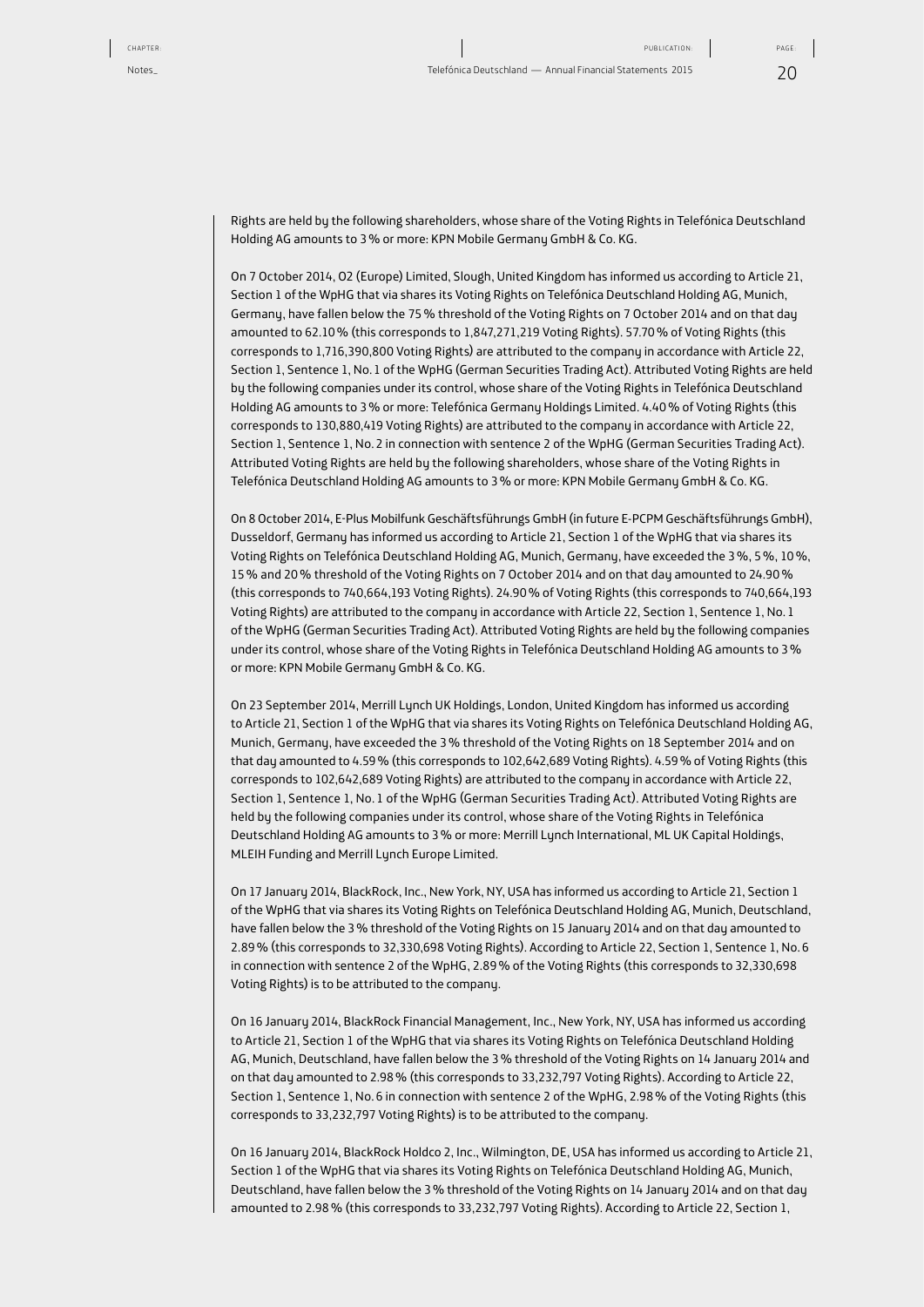Sentence 1, No.6 in connection with sentence 2 of the WpHG, 2.98% of the Voting Rights (this corresponds to 33,232,797 Voting Rights) is to be attributed to the company.

#### **Declaration of Compliance with the German Corporate Governance Code in accordance with section 161 AktG**

On 13/14 October 2015, the Management Board and the Supervisory Board of Telefónica Deutschland Holding AG issued a current Declaration of Compliance in accordance with section 161 of the German Stock Corporation Act (AktG) and made this permanently and publicly available to the shareholders of Telefónica Deutschland Holding AG on the Telefónica Holding AG website **(WWW.TELEFONICA.DE/ENTSPRECHENSERKLAERUNG)**.

#### **Report on events after the reporting period**

No significant events that would be reportable here occurred after the end of the financial year on 31 December 2015.

#### **Combined Management Report**

The Management Report of Telefónica Deutschland Holding AG and the Group Management Report are combined and published in the Telefónica Deutschland Annual Report 2015 in accordance with section 315 (3) HGB in conjunction with section 298 (3) HGB.

The Annual Financial Statements as well as the Annual Report including the Combined Management Report of Telefónica Deutschland are made available online in the electronic version of the German Federal Gazette and on the website.

#### **Dividend proposal for the 2015 financial year**

The Management Board of Telefónica Deutschland recommends that the Supervisory Board suggest to the Shareholders' Meeting (scheduled on 19 May 2016) a dividend distribution totalling EUR 713,893 thousand or EUR 0.24 per share.

Munich, 5 February 2016

Telefónica Deutschland Holding AG

The Management Board

.

Ul.

Thorsten Dirks **Rachel Empey Markus Haas**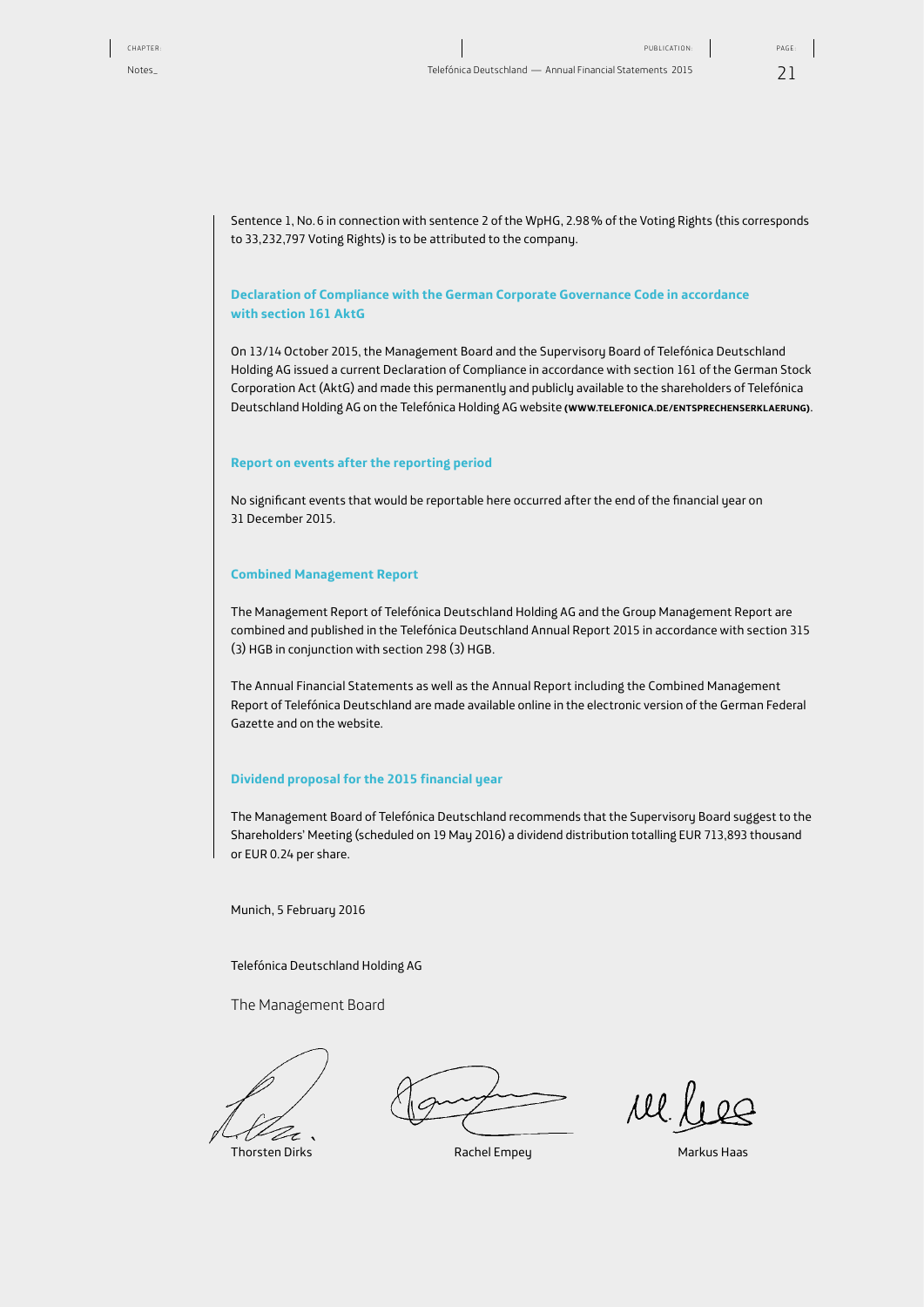22 PAGE:

### <span id="page-21-0"></span>Telefónica Deutschland Holding AG Declaration of the Statutory Representatives

To the best of our knowledge, and in accordance with the applicable reporting principles the Annual Financial Statements give a true and fair view of the assets, liabilities, financial position and profit or loss of the Company, and the Management Report for Telefónica Deutschland Holding AG, which has been combined with the Group Management Report, includes a fair review of the development and performance of the business and the position of the Company, together with a description of the material opportunities and risks associated with the expected development of the Company.

Munich, 5 February 2016

Telefónica Deutschland Holding AG

The Management Board

V

Thorsten Dirks **Rachel Empey Rachel Empey Rachel Empey** Markus Haas

rel lieg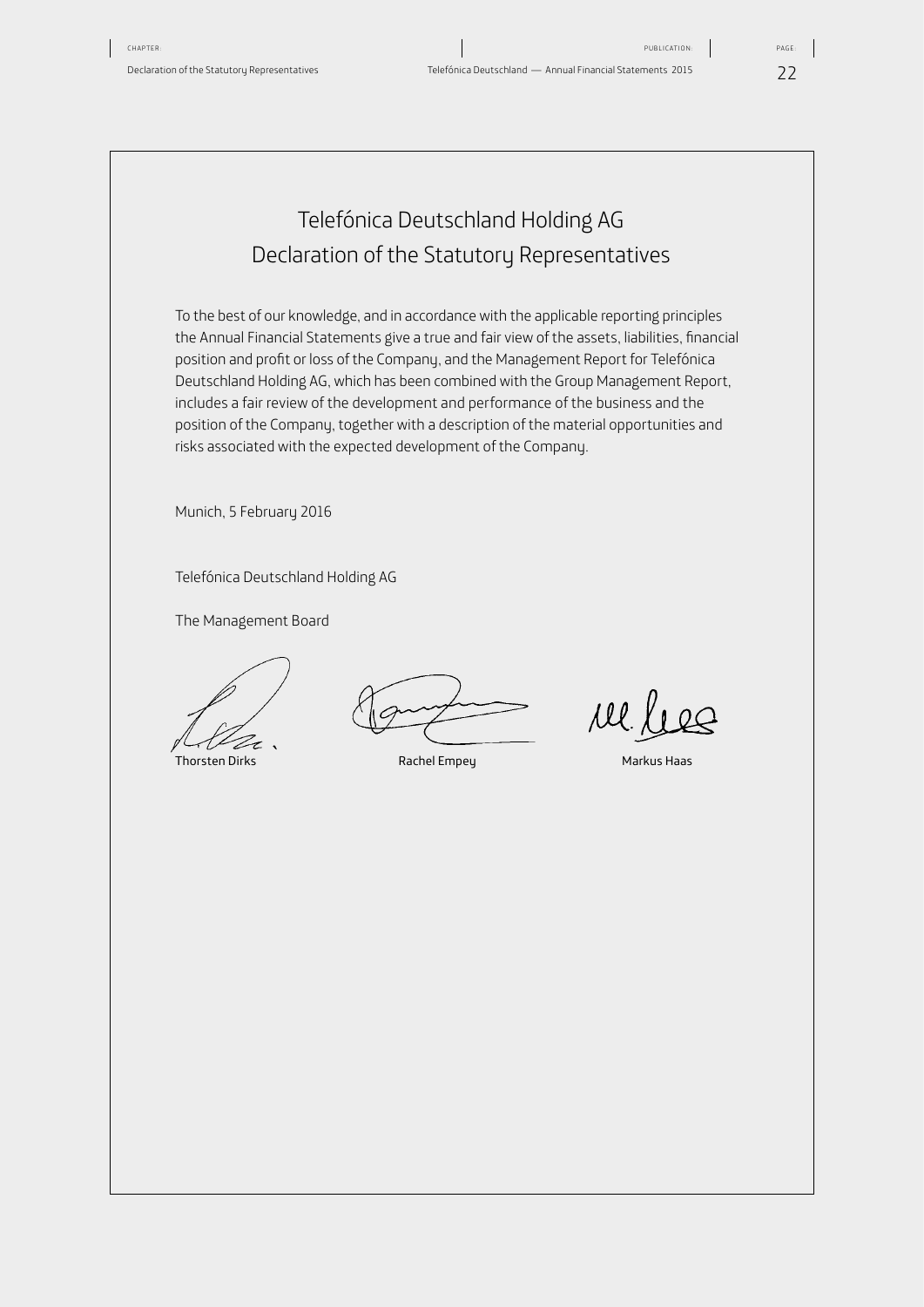### Audit opinion

<span id="page-22-0"></span>We have audited the annual financial statements, comprising the balance sheet, the income statement and the notes to the financial statements, together with the bookkeeping system, and the combined management report of Telefónica Deutschland Holding AG, Munich, for the fiscal year from 1 January 2015 to 31 December 2015. The maintenance of the books and records and the preparation of the annual financial statements and the management report in accordance with German commercial law are the responsibility of the Company's management. Our responsibility is to express an opinion on the annual financial statements, together with the bookkeeping system, and the management report based on our audit.

We conducted our audit of the annual financial statements in accordance with Sec. 317 HGB ["Handelsgesetzbuch": "German Commercial Code"] and German generally accepted standards for the audit of financial statements promulgated by the Institut der Wirtschaftsprüfer [Institute of Public Auditors in Germany] (IDW). Those standards require that we plan and perform the audit such that misstatements materially affecting the presentation of the net assets, financial position and results of operations in the annual financial statements in accordance with German principles of proper accounting and in the management report are detected with reasonable assurance. Knowledge of the business activities and the economic and legal environment of the Company and expectations as to possible misstatements are taken into account in the determination of audit procedures. The effectiveness of the accounting-related internal control system and the evidence supporting the disclosures in the books and records, the annual financial statements and the management report are examined primarily on a test basis within the framework of the audit. The audit includes assessing the accounting principles used and significant estimates made by management, as well as evaluating the overall presentation of the annual financial statements and management report. We believe that our audit provides a reasonable basis for our opinion.

Our audit has not led to any reservations.

In our opinion, based on the findings of our audit, the annual financial statements comply with the legal requirements and give a true and fair view of the net assets, financial position and results of operations of the Company in accordance with German principles of proper accounting. The management report is consistent with the annual financial statements and as a whole provides a suitable view of the Company's position and suitably presents the opportunities and risks of future development.

Munich, 19 February 2016

Ernst&Young GmbH Wirtschaftsprüfungsgesellschaft

Dahmen Vogel Wirtschaftsprüfer Wirtschaftsprüferin

[German public auditor] [German public auditor]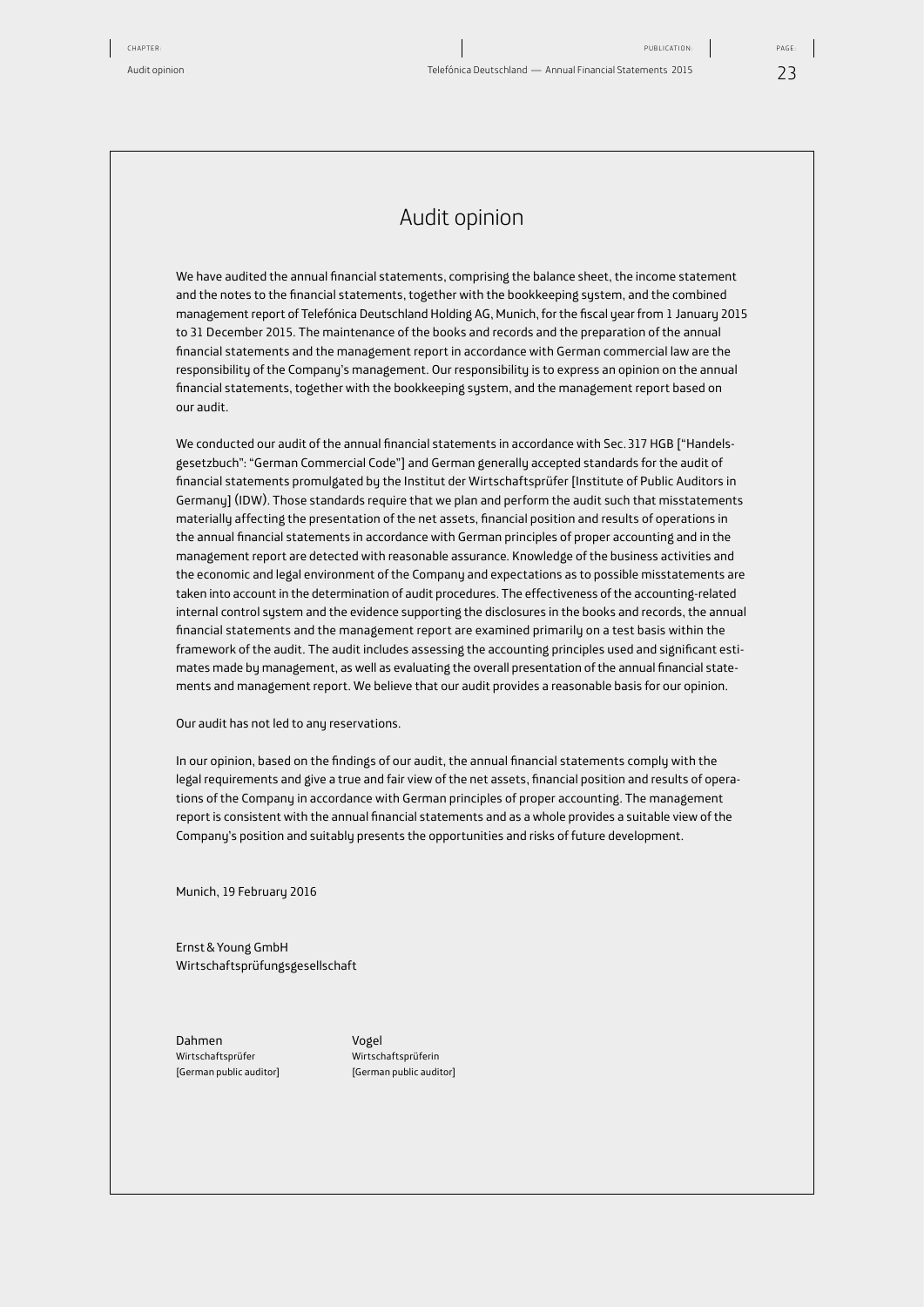# <span id="page-23-0"></span>Glossary\_

The glossary also contains abbreviations as used in the Group Management Report.

| <b>Advanced Data</b><br>Analytics | Data analytics for optimising day-to-day business as well as for the development<br>of new products and services                                                    |  |  |
|-----------------------------------|---------------------------------------------------------------------------------------------------------------------------------------------------------------------|--|--|
| AktG                              | Aktiengesetz (German Stock Corporation Act)                                                                                                                         |  |  |
| ARPU                              | Average Revenue per User                                                                                                                                            |  |  |
| Bitkom                            | Bundesverband Informationswirtschaft, Telekommunikation und<br>neue Medien e.V., Berlin                                                                             |  |  |
| BKartA                            | Bundeskartellamt (Federal Cartel Office)                                                                                                                            |  |  |
| <b>BNetzA</b>                     | Bundesnetzagentur (German Federal Network Agency)                                                                                                                   |  |  |
| bp                                | basis points                                                                                                                                                        |  |  |
| Broadband                         | Refers to telecommunication in which a wide band of frequencies is available<br>to transmit information                                                             |  |  |
| CapEx                             | Capital expenditures: additions to property, plant and equipment and intangible<br>assets excluding investments in licences for mobile phone frequency usage rights |  |  |
| Carrier                           | Telecommunication network operator authorized by the federal network agency                                                                                         |  |  |
| CF                                | Cash flow                                                                                                                                                           |  |  |
| $CH_{4}$                          | Methane                                                                                                                                                             |  |  |
| <b>Cloud Service</b>              | Cloud services are dynamic infrastructure, software or platform services<br>provided online                                                                         |  |  |
| CO <sub>2</sub>                   | Carbon dioxid                                                                                                                                                       |  |  |
| CR                                | Corporate Responsibility                                                                                                                                            |  |  |
| DLD                               | Digital-Life-Design                                                                                                                                                 |  |  |
| dsl                               | Digital Subscriber Line: technology to transmit data in the local loop<br>to private end-customers                                                                  |  |  |
| EU                                | European Union                                                                                                                                                      |  |  |
| Euribor                           | Euro Interbank Offered Rate                                                                                                                                         |  |  |
| ExComm                            | <b>Executive Committee</b>                                                                                                                                          |  |  |
| FCF                               | Free cash flow                                                                                                                                                      |  |  |
| FNA                               | Federal Network Agency                                                                                                                                              |  |  |
| FTR                               | <b>Fixed network Termination Rates</b>                                                                                                                              |  |  |
| FY                                | <b>Financial Year</b>                                                                                                                                               |  |  |
| GDP                               | <b>Gross Domestic Product</b>                                                                                                                                       |  |  |
| GfK                               | Gesellschaft für Konsumforschung (Consumer research association)                                                                                                    |  |  |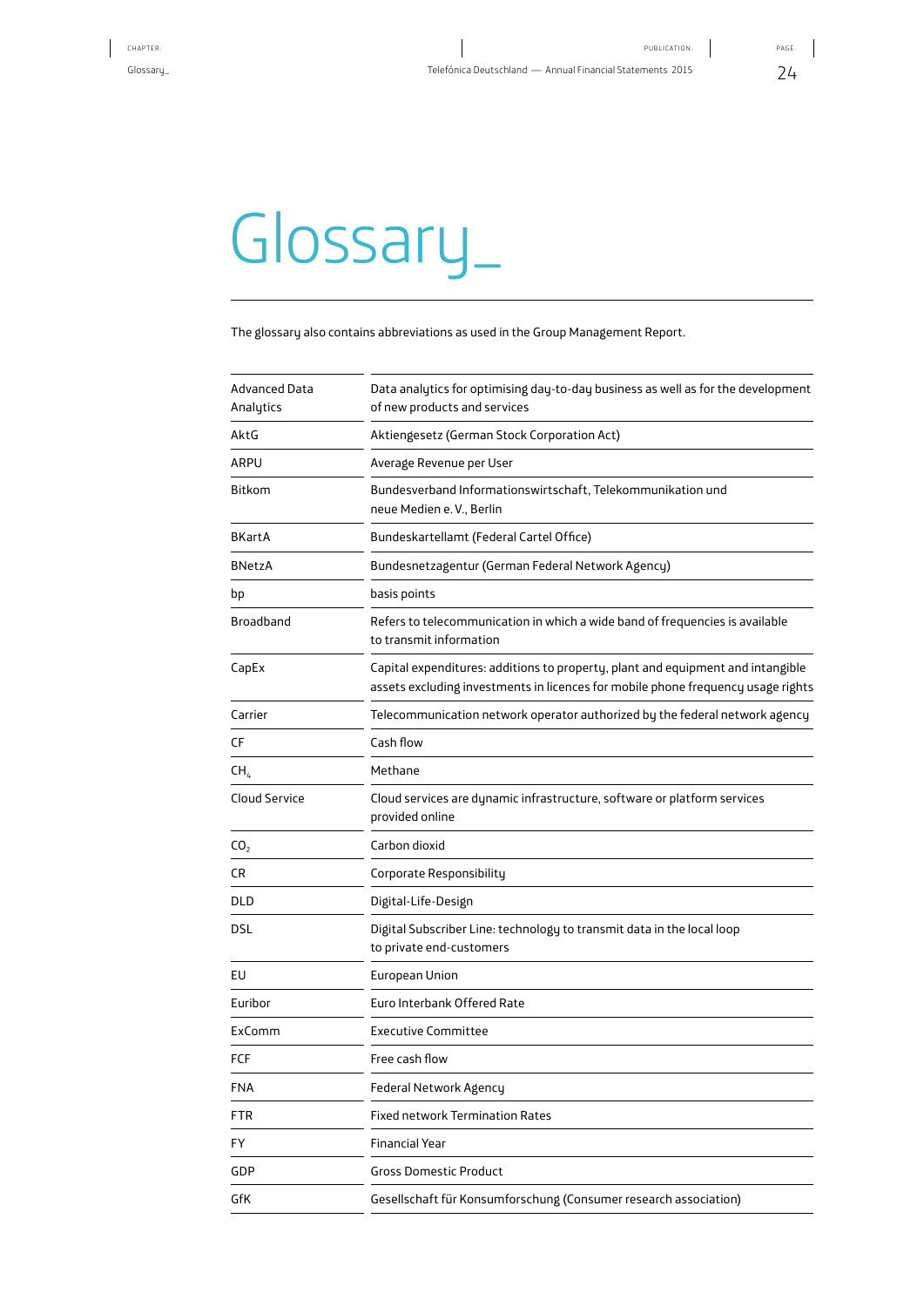| <b>GSM</b>              | Global System for Mobile Communications:<br>this is the global standard for digital mobile communications                                        |
|-------------------------|--------------------------------------------------------------------------------------------------------------------------------------------------|
| GWh                     | Gigawatt hours                                                                                                                                   |
| HGB                     | Handelsgesetzbuch (German Commercial Code)                                                                                                       |
| <b>HSPA</b>             | High-Speed Package Access                                                                                                                        |
| Hosting                 | Providing storage capacity via the internet                                                                                                      |
| <b>IFRS</b>             | International Financial Reporting Standards                                                                                                      |
| Internet                | Worldwide network of computers on the basis of an IP (Internet Protocol) with-<br>out any central network management                             |
| IoT                     | Internet of Things                                                                                                                               |
| IP <sub>0</sub>         | Initial public offering                                                                                                                          |
| <b>ISIN</b>             | <b>International Securities Identification Number</b>                                                                                            |
| ΙT                      | Information Technology                                                                                                                           |
| Joint Venture           | Two or more companies founding a new enterprise for cooperation                                                                                  |
| <b>KPN</b>              | Koninklijke KPN N.V., The Hague, Netherlands                                                                                                     |
| Leaver Program          | Severance payment program for the planned downsizing in the context of the<br>merger of E-Plus                                                   |
| Libor                   | London Interbank Offered Rate                                                                                                                    |
| LTE                     | Long Term Evolution: further development of the UMTS/HSPA mobile<br>communications standard                                                      |
| M2M                     | Machine-to-Machine communication, automatic exchange of information be-<br>tween machines                                                        |
| MBA                     | Mobile Bitstream Access                                                                                                                          |
| mpass                   | Mobile payment service                                                                                                                           |
| MTR                     | Mobile termination rates                                                                                                                         |
| Multi-brand strategy    | Enables Telefónica Deutschland to provide customers in all segments offers that<br>suit their exact needs through various own and partner brands |
| <b>MVNO</b>             | Mobile Virtual Network Operator                                                                                                                  |
| $N2$ O                  | Nitrous Oxid                                                                                                                                     |
| Net Adds                | New customers for the period less those customers leaving are designated as net<br>additional customers                                          |
| <b>NFC</b>              | Near Field Communication: a short-range wireless connectivity standard                                                                           |
| 02 (Europe) Limited     | 02 (Europe) Limited, Slough, United Kingdom                                                                                                      |
| O <sub>2</sub> My Handy | Monthly payment model for mobile phones and other devices                                                                                        |
| OIBDA                   | Operating Income before Depreciation and Amortisation                                                                                            |
| OpCF                    | Operating cash flow                                                                                                                              |
| Opex                    | Operating expenses                                                                                                                               |
| OTT                     | Over The Top                                                                                                                                     |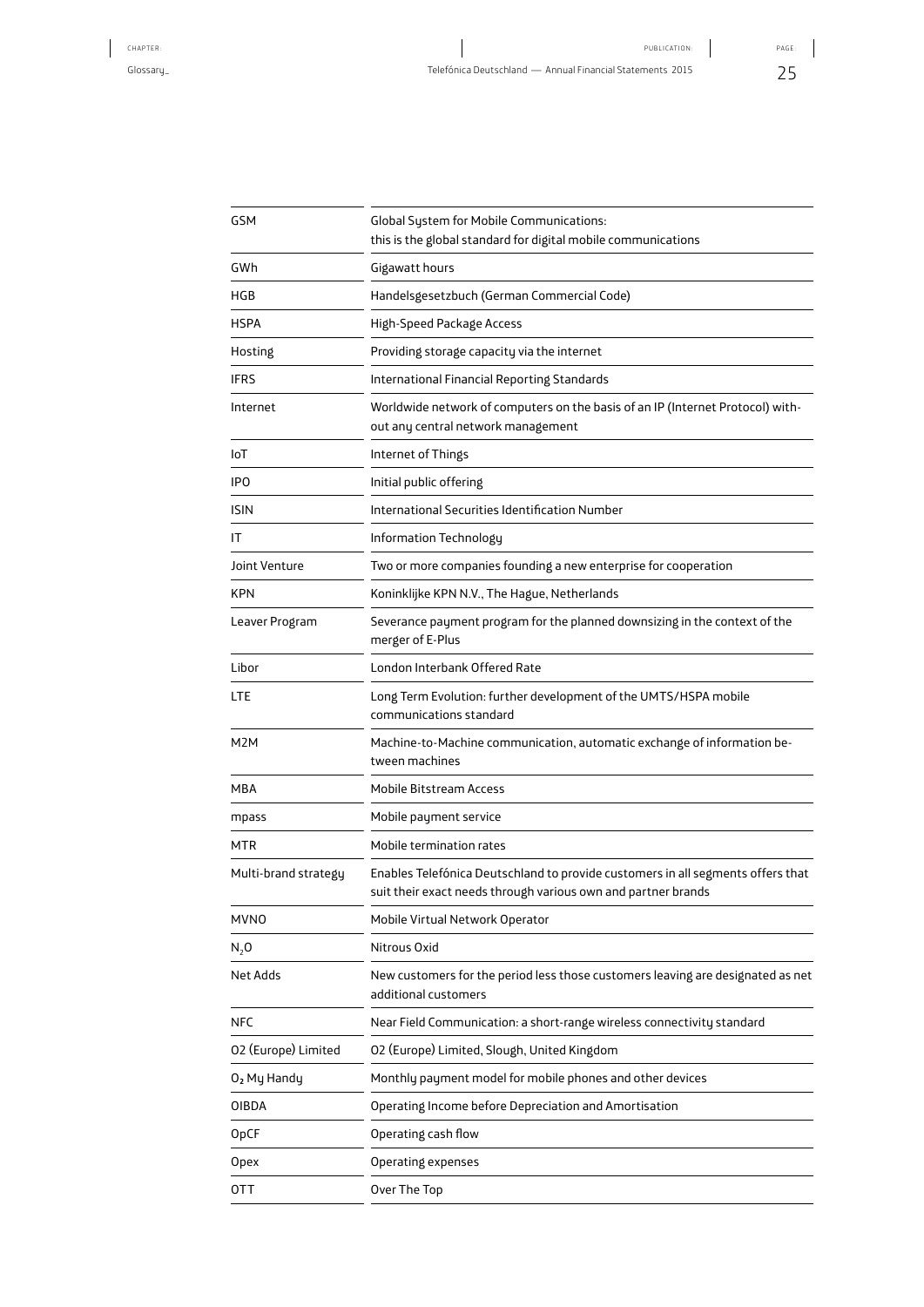| PIP                             | Performance and Investment Plan                                                                                                                                                                                                       |
|---------------------------------|---------------------------------------------------------------------------------------------------------------------------------------------------------------------------------------------------------------------------------------|
| Prepaid/Postpaid                | In contrast to postpaid contracts, prepaid communication services are<br>services for which credit has been purchased in advance with no fixed-term<br>contractual obligations                                                        |
| Retail                          | Sale of goods and services to end users; as opposed to resale or<br>wholesale business                                                                                                                                                |
| Roaming                         | Using a communication device or subscriber identity in a different network<br>other than one's home network                                                                                                                           |
| <b>SIM</b>                      | Subscriber Identity Module: a chip card to insert into a mobile phone and<br>identifies the user within the network                                                                                                                   |
| <b>SIP</b>                      | Session Initiation Protocol: an Internet Engineering Task Force (IETF) stand-<br>ard protocol for initiating an interactive user session that involves multimedia<br>elements such as video, voice, chat, gaming, and virtual reality |
| Smartphone                      | Mobile handset that can be used as a wireless phone, a web browser,<br>and an e-mail reader simultaneously                                                                                                                            |
| <b>SME</b>                      | Small and Medium-sized Enterprises                                                                                                                                                                                                    |
| <b>SMS</b>                      | <b>Short Message Service</b>                                                                                                                                                                                                          |
| SoHos                           | Small offices/Home offices                                                                                                                                                                                                            |
| t                               | tons                                                                                                                                                                                                                                  |
| Tablet                          | A wireless, portable personal computer with a touch screen interface                                                                                                                                                                  |
| Telefónica, S.A.                | Telefónica, S.A., Madrid/Spain                                                                                                                                                                                                        |
| Telefónica Deutschland          | Telefónica Deutschland Holding AG, Munich                                                                                                                                                                                             |
| Telefónica<br>Deutschland Group | The companies included in the Consolidated Financial Statements<br>of Telefónica Deutschland                                                                                                                                          |
| ULL                             | Unbundled Local Loop: bridges the distance between the local exchange<br>and the termination point on the customer's premises or in their home,<br>so it is also known as the "last mile"                                             |
| UMTS                            | Universal Mobile Telecommunications Service: international mobile<br>communications standard of the third generation which unites mobile<br>multimedia and telematics service under the frequency spectrum of 2GHz.                   |
| VAT                             | Value Added Tax                                                                                                                                                                                                                       |
| <b>VDSL</b>                     | Very High Data Rate Digital Subscriber Line (see DSL)                                                                                                                                                                                 |
| VoLTE                           | Voice over LTE                                                                                                                                                                                                                        |
| <b>VPN</b>                      | <b>Virtual Private Network</b>                                                                                                                                                                                                        |
| WLAN                            | Wireless Local Area Network                                                                                                                                                                                                           |
| Wholesale                       | Selling services to third parties who sell them to their own end customers either<br>directly or after further processing                                                                                                             |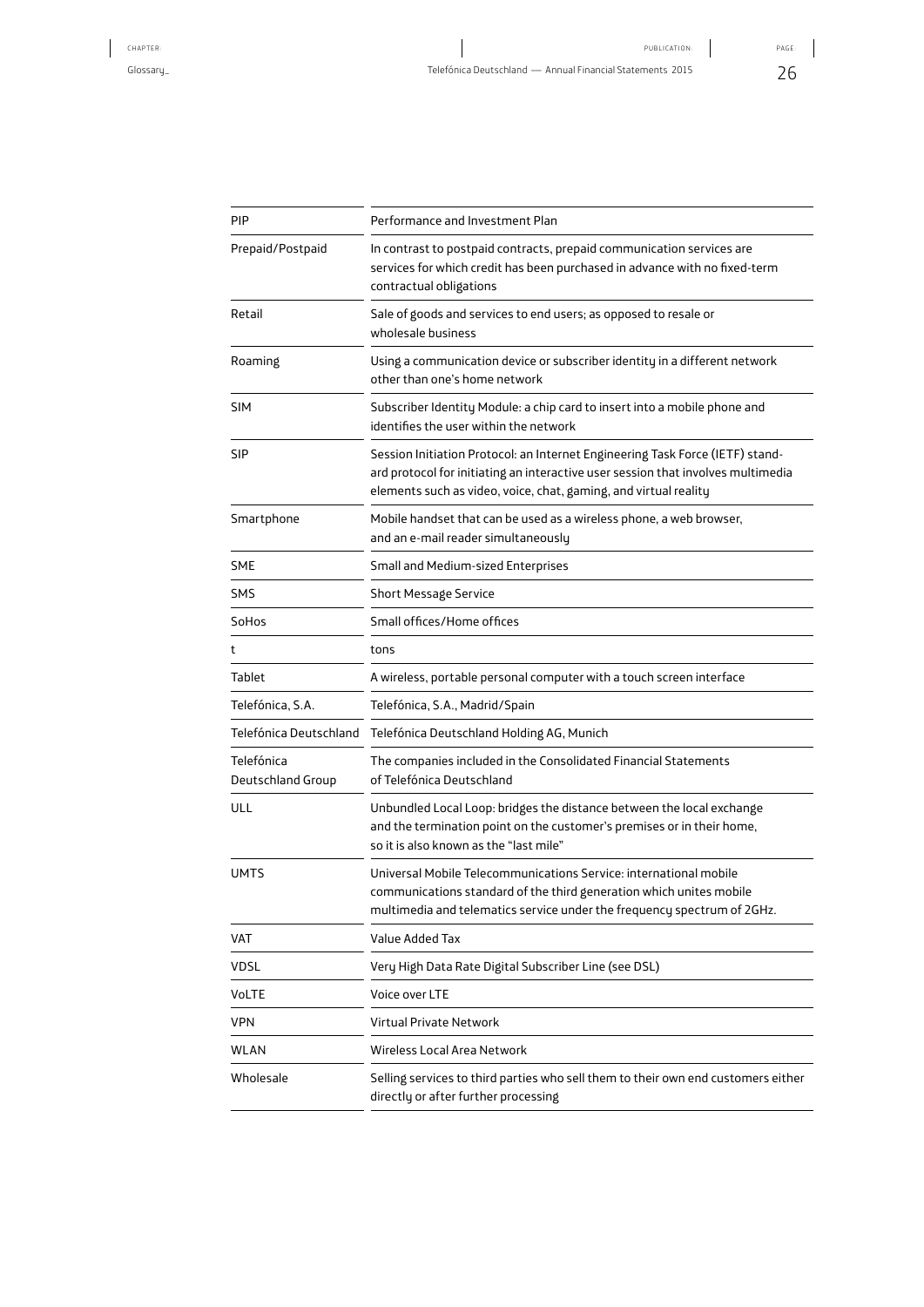### <span id="page-26-0"></span>Imprint\_

#### **Published by**

Telefónica Deutschland Holding AG Georg-Brauchle-Ring 23–25 80992 Munich, Germany Phone: +49 89 2442 0 www.telefonica.de

#### **Investor Relations**

Telefónica Deutschland Holding AG Investor Relations Georg-Brauchle-Ring 23–25 80992 München Phone: +49 89 2442 1010 E-mail private investors: shareholder-deutschland@telefonica.com E-mail institutional investors: ir-deutschland@telefonica.com www.telefonica.de/investor-relations

This report was published in German and English. In case of doubt please refer to the German edition which is mandatory.

The Annual Financial Statements is available for download under www.telefonica.de/annualreport2015

#### **Concept and design:**

Telefónica Deutschland Corporate Communications, Munich/ Strichpunkt, Stuttgart/Berlin

These written materials are not an offer of securities for sale or a solicitation of an offer to purchase securities in the United States. Securities may not be offered or sold in the United States absent registration under the US Securities Act of 1933, as amended, or an exemption therefrom. The issuer has not and does not intend to register any securities under the US Securities Act of 1933, as amended, and does not intend to conduct a public offering of any securities in the United States.

Not for release, publication or distribution in the United States, Canada, Australia, South Africa or Japan.